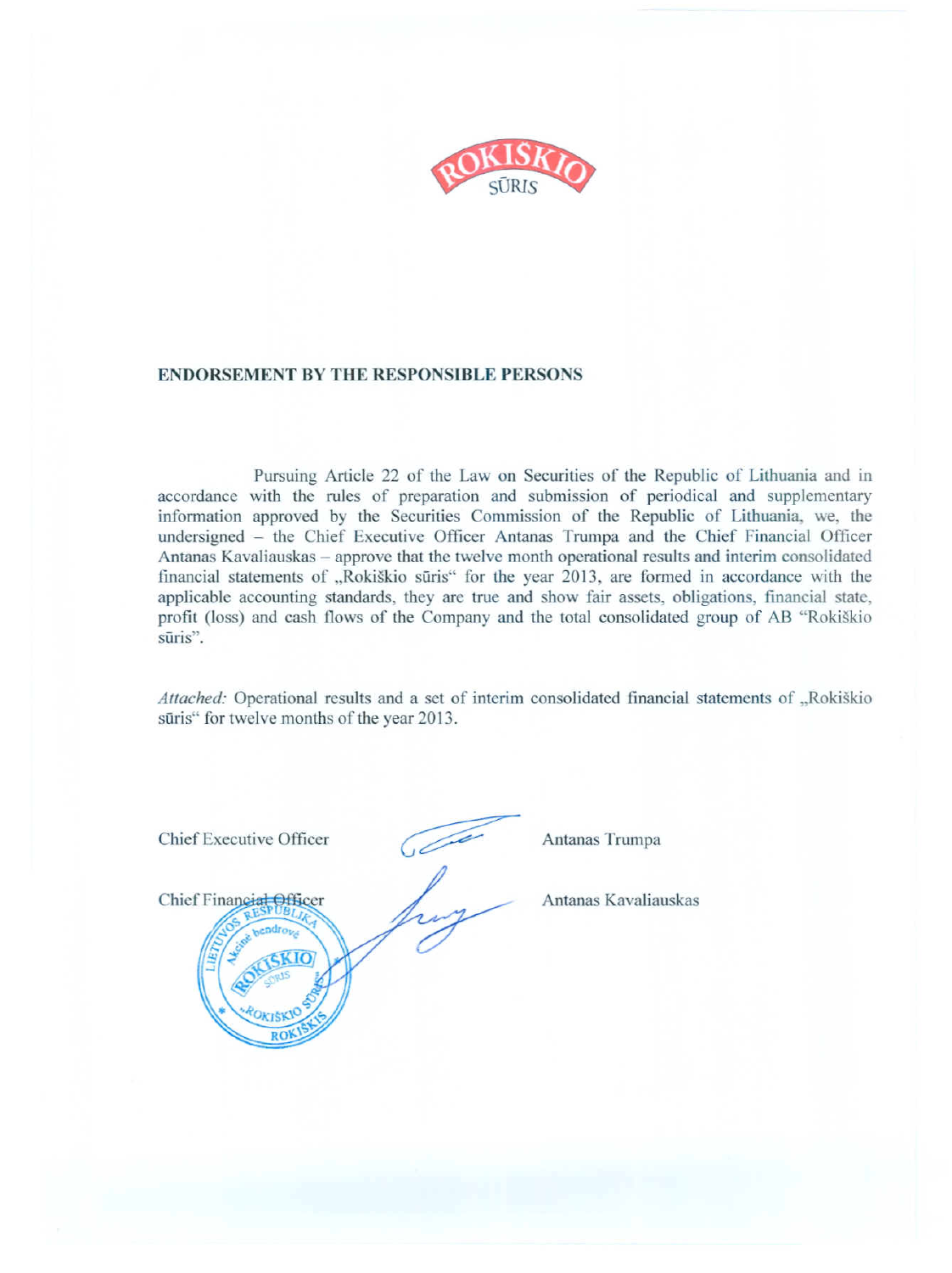

# **OPERATIONAL RESULTS AND A SET OF INTERIM CONSOLIDATED FINANCIAL STATEMENTS OF AB ROKISKIO SURIS FOR TWELVE MONTH PERIOD OF THE YEAR 2013**

*(Prepared in accordance with the rules of preparation and submission of periodical and supplementary information approved by the Securities Commission of the Republic of Lithuania)*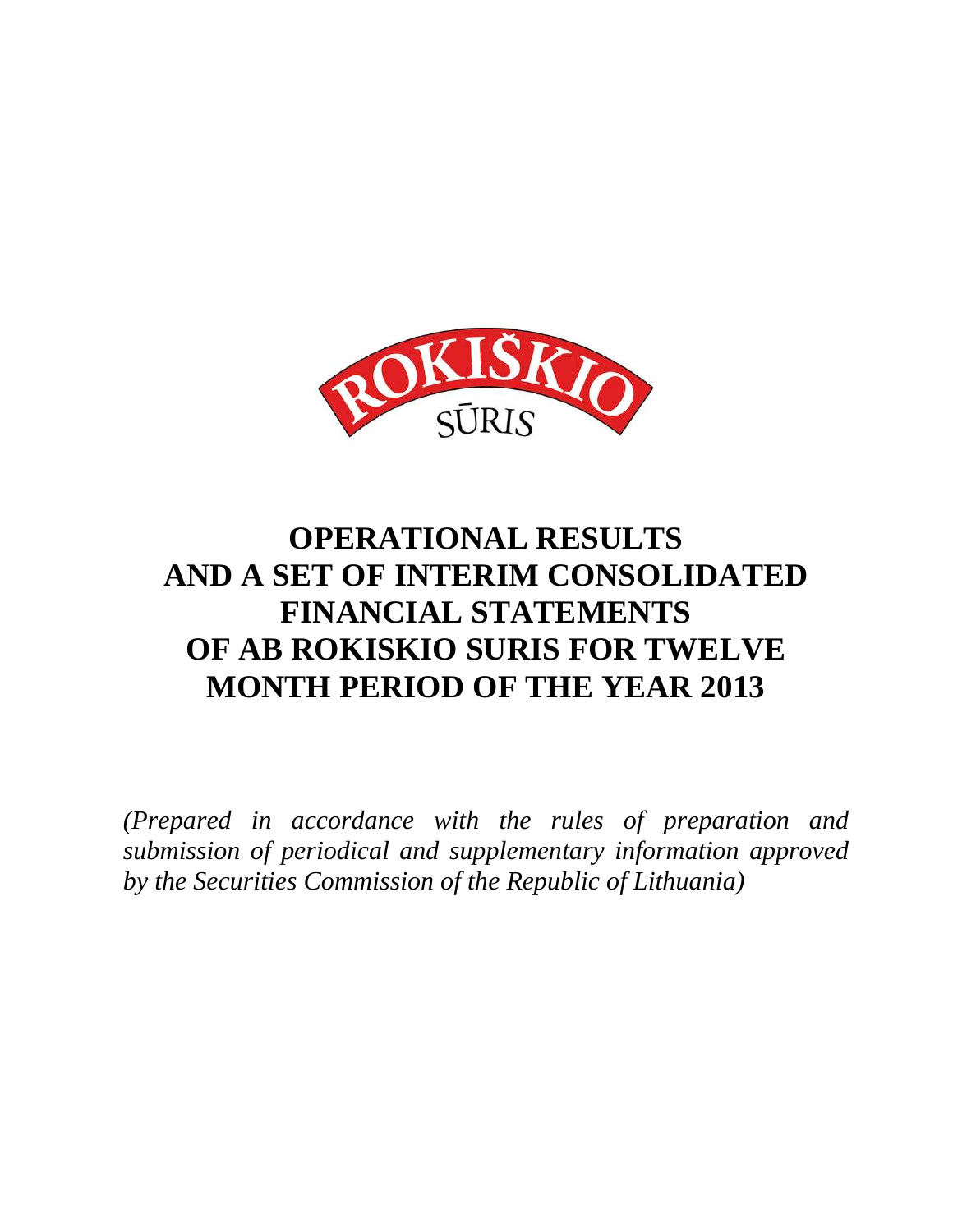

# **TABLE OF CONTENTS**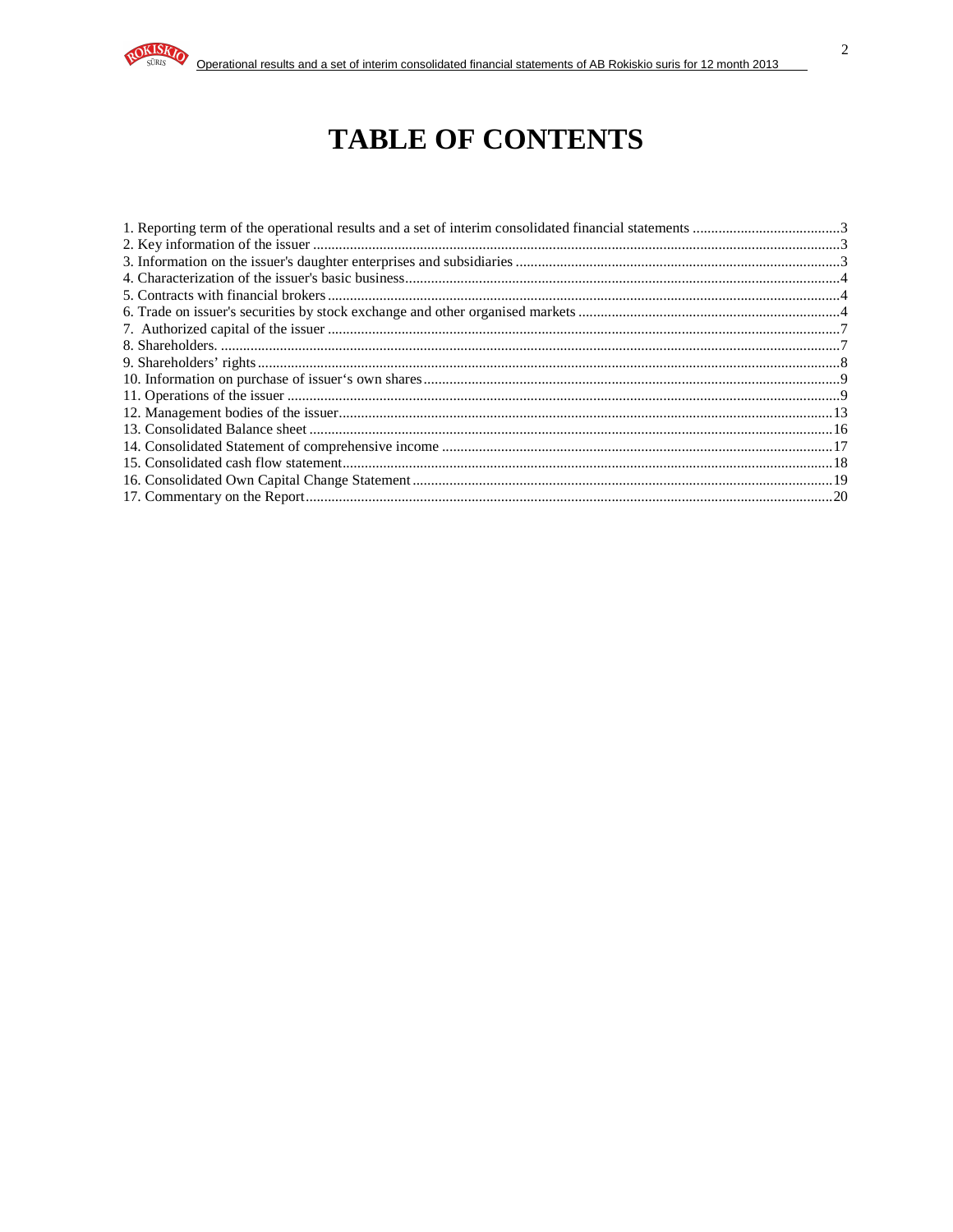# **1. Reporting term of the operational results and a set of interim consolidated financial statements**

The overview of operational results and a set of interim consolidated financial statements are prepared for twelve month period of the year 2013.

# **2. Key information of the issuer**

Name of the issuer: Joint stock company "Rokiskio suris". Legal base: Joint Stock Company. Address – Pramones str. 3, LT 42150 Rokiskis, Republic of Lithuania. Telephone: +370 458 55 200, fax +370 458 55 300. E-mail address: rokiskio.suris@rokiskio.com Website: www.rokiskio.com Registered in on  $28^{th}$  February 1992 by the Authorities of Rokiskis region. Re-registered in on 28<sup>th</sup> November 1995 by the Ministry of Economy of the Republic of Lithuania. Company code 173057512. Manager of registry of legal entities – State company "Registru centras". The authorized capital of AB "Rokiskio suris" equals to LTL 35,867,970. There are 35,867,970 shares. Nominal value per share equals to LTL 1 (one litas).

# **3. Information on the issuer's daughter enterprises and subsidiaries**

The Consolidated Group (hereinafter – the Group) consists of the Company, its two branches, five subsidiaries and one joint venture.

## **Subsidiaries of AB "Rokiškio s**ū**ris":**

UAB "Rokiskio pienas" legal address: Pramonės str. 8, LT - 28216 Utena. Company code: 300561844. AB "Rokiškio sūris" is its founder and the only shareholder having 100 per cent of shares.

UAB "Rokiškio pieno gamyba" legal address: Pramonės str. 8, LT - 28216 Utena. Company code: 303055649. AB "Rokiškio sūris" is its founder and the only shareholder having 100 per cent of shares.

Dairy cooperative "Žalmargė" legal address: Kalnalaukio str.1, Širvintos. Company code: 178301073.

Latvian company SIA Jekabpils piena kombinats (company code 45402008851, legal address: Akmenu iela 1, Jekabpils, Latvija LV-5201).

Latvian company SIA Kaunata (company code 240300369, legal address Rogs, Kaunata pag., Rezeknes nov., Latvia).

## **Co-controlled company:**

UAB "Pieno upės", legal address: Sandėlių str. 9, Kaunas. Company code: 135027862.

## **Branches of AB "Rokiškio s**ū**ris"**:

AB "Rokiškio sūris" branch Utenos pienas (Company code: 110856741, Pramonės str. 8, LT-28216 Utena);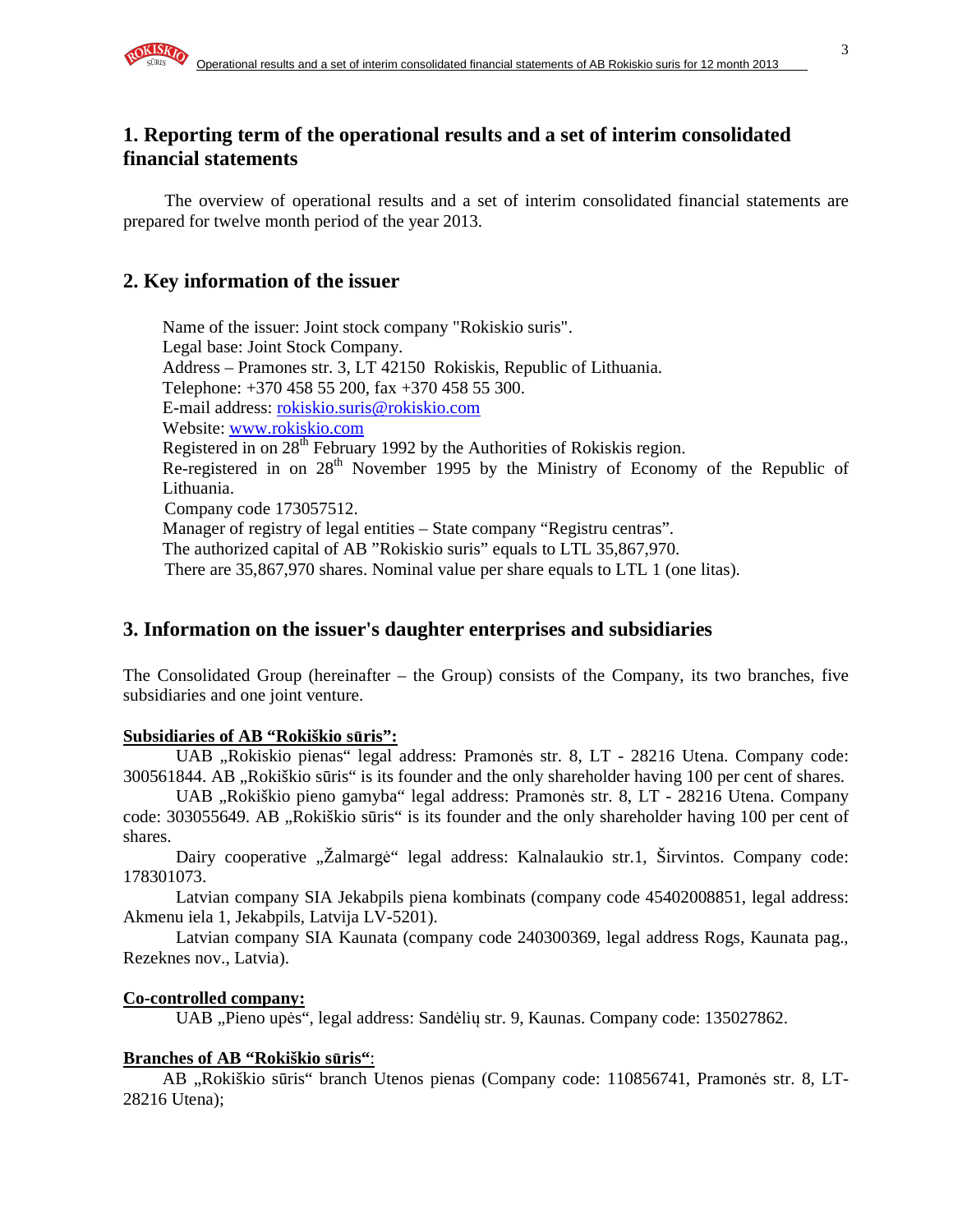AB "Rokiškio sūris" branch Ukmergės pieninė (Company code: 182848454, Kauno str. 51, LT-20119, Ukmergė).

## **4. Characterization of the issuer's basic business**

Basic business of the group of "Rokiškio sūris":

♦ Dairying and cheese production (EVRK 10.51);

Basic business of AB "Rokiškio sūris" is production and sales of fermented cheese, whey products, and skim milk powder.

Subsidiaries:

Basic business of UAB "Rokiškio pienas" is sales of fresh dairy products (fluid milk, kefir, sour milk, butter, curds, fresh cheese, sour cream, chocolate coated curds dessert, desserts).

Basic business of UAB "Rokiškio pieno gamyba" is production of fresh dairy products (fluid milk, kefir, sour milk, butter, curds, fresh cheese, sour cream, chocolate coated curds dessert, desserts).

Basic business of KB "Žalmargė" is purchase of raw milk.

Basic business of SIA Jekabpils piena kombinats – purchase of raw milk.

Basic business of SIA Kaunata – purchase of raw milk.

#### **Co-controlled company:**

Basic business of UAB "Pieno upės" is purchase of raw milk.

#### **Branches of AB "Rokiškio s**ū**ris":**

Basic business of AB "Rokiškio sūris" branches Utenos pienas and Ukmergės pieninė is purchase of raw milk.

### **5. Contracts with financial brokers**

On 24<sup>th</sup> December 2003, AB "Rokiškio sūris" made a contract with UAB FMI "Baltijos vertybiniai popieriai" (Gedimino pr.60, Vilnius) regarding administration of shareholders of AB "Rokiškio sūris". On 15<sup>th</sup> January 2007, the financial company changed its name into UAB FMI "Orion securities" (A.Tumėno str. 4 , LT-01109 Vilnius).

### **6. Trade on issuer's securities by stock exchange and other organised markets**

The 35,867,970 ordinary registered shares of AB "Rokiškio sūris" are listed on the Official List of NASDAQ OMX Vilnius Stock Exchange. (VVPB symbol RSU1L). Nominal value per share 1 (one) litas.

The Company has not issued any debt securities for the public stock trading.

The Company has not issued nor registered any debt securities for the non-public stock trading. There are no securities which would not participate as a part of the Authorized Capital and be regulated by the Law on Securities.

The shares were not traded by other stock exchanges or similar institutions. As from 22nd November 2010 the trade on stock markets is performed in euros.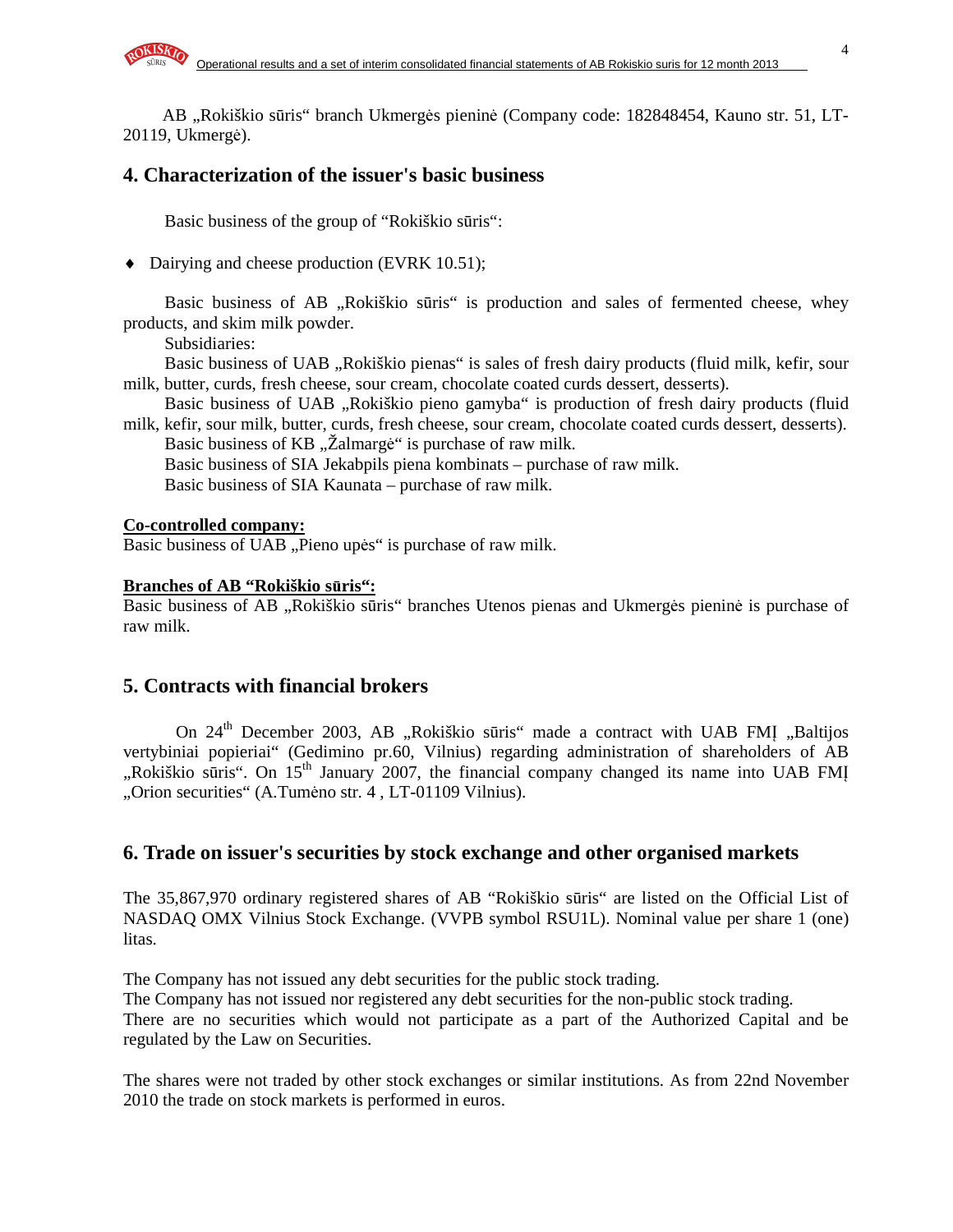Trade by shares of AB Rokiskio sûris on NASDAQ OMX Vilnius Stock Exchange Vilnius Stock Exchange:

|            | <b>Reporting period</b> |       | Price (Eur) |       |                  |                                    |              | Turnover (Eur) |                  |  |
|------------|-------------------------|-------|-------------|-------|------------------|------------------------------------|--------------|----------------|------------------|--|
| from       | to                      | max   | min         | aver. | Last<br>sessions | Date of last<br>trading<br>session | max          | min            | Last<br>sessions |  |
| 2011.01.01 | 2011.03.31              | 1.789 | 1.505       | 1.696 | 1.750            | 2011.03.31                         | 92,633.76    | $\overline{0}$ | $\Omega$         |  |
| 2011.04.01 | 2011.06.30              | 1.807 | 1.410       | 1.574 | 1.440            | 2011.06.30                         | 118,496.02   | $\overline{0}$ | 118,496.02       |  |
| 2011.07.01 | 2011.09.30              | 1.485 | 1.370       | 1.404 | 1.400            | 2011.09.30                         | 223,147.30   | $\overline{0}$ | 14,035.60        |  |
| 2011.10.01 | 2011.12.30              | 1.478 | 1.205       | 1.256 | 1.298            | 2011.12.30                         | 644,770.74   | $\overline{0}$ | 3,595.46         |  |
| 2012.01.01 | 2012.03.30              | 1.388 | 1.29        | 1.360 | 1.359            | 2012.03.30                         | 118,945.00   | $\overline{0}$ | $\Omega$         |  |
| 2012.04.01 | 2012.06.30              | 1.40  | 1.25        | 1.36  | 1.360            | 2012.06.29                         | 108.953.50   | $\overline{0}$ | 4,128.00         |  |
| 2012.07.01 | 2012.09.30              | 1.40  | 1.30        | 1.37  | 1.40             | 2012.09.28                         | 641, 665. 74 | $\overline{0}$ | 1,158.70         |  |
| 2012.10.01 | 2012.12.31              | 1.47  | 1.33        | 1.37  | 1.40             | 2012.12.28                         | 390,622.20   | $\overline{0}$ | 1,950.00         |  |
| 2013.01.01 | 2013.03.28              | 1.59  | 1.39        | 1.46  | 1.57             | 2013.03.30                         | 77,386.93    | $\mathbf{0}$   | 4,671.62         |  |
| 2013.04.01 | 2013.06.28              | 1.63  | 1.44        | 1.49  | 1.50             | 2013.06.28                         | 335,690.00   | $\overline{0}$ | 5,992.78         |  |
| 2013.07.01 | 2013.09.30              | 1.64  | 1.48        | 1.57  | 1.64             | 2013.09.30                         | 93.753.10    | $\overline{0}$ | 93,753.10        |  |
| 2013.10.01 | 2013.12.31              | 1.62  | 1.50        | 1.55  | 1.59             | 2013.12.30                         | 265,880.80   | $\mathbf{0}$   | 1,162.22         |  |

#### **Trade on central market:**

# **Trade by the shares of AB "Rokiškio s**ū**ris" within January-December 2013**



Data source – website of AB NASDAQ OMX Vilnius: http://www.nasdaqomxbaltic.com/market/?instrument=LT0000100372&list=2&pg=details&tab=historical&currency=0&d ownloadcsv=0&date=&start\_d=1&start\_m=1&start\_y=2013&end\_d=31&end\_m=12&end\_y=2013&lang=en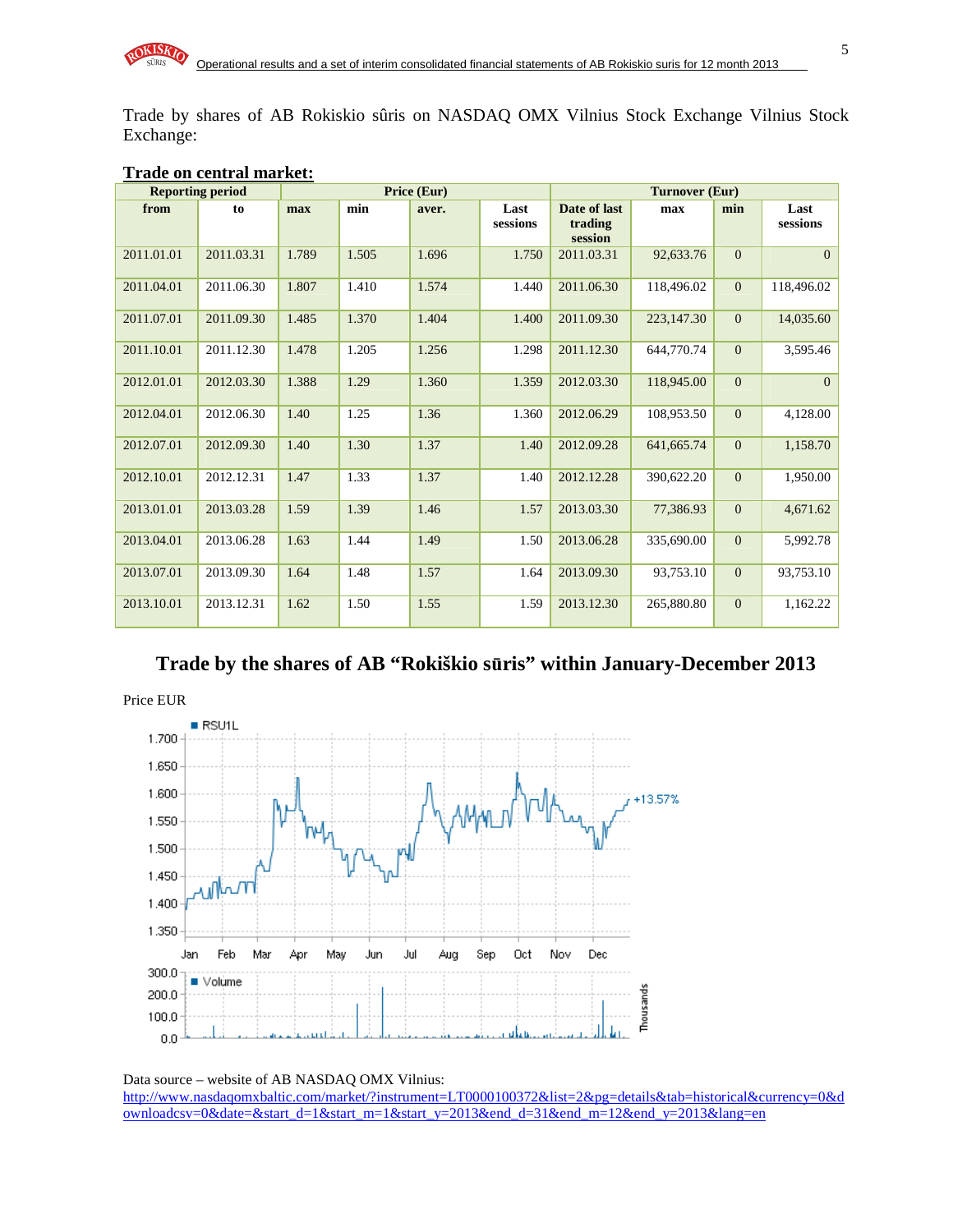# **Trade by the shares of AB "Rokiškio s**ū**ris" within January-December 2012**



Data source – website of AB NASDAQ OMX Vilnius: http://www.nasdaqomxbaltic.com/market/?instrument=LT0000100372&list=2&pg=details&tab=historical&currency=0&d ownloadcsv=0&date=&lang=en&start\_d=1&start\_m=1&start\_y=2012&end\_d=31&end\_m=12&end\_y=2012

| <b>Reporting period</b> |            | <b>Total turnover</b> |              | Date of last    | <b>Capitalisation</b> |
|-------------------------|------------|-----------------------|--------------|-----------------|-----------------------|
| from                    | to         | (units)               | (Eur)        | trading session | (Eur)                 |
|                         |            |                       |              |                 |                       |
| 2010.01.01              | 2010.03.31 | 988,352               | 975,929      | 2010.03.31      | 38,983,123            |
| 2010.04.01              | 2010.06.30 | 1,384,497             | 1,419,903    | 2010.06.30      | 37,406,882            |
| 2010.07.01              | 2010.09.30 | 829,929               | 1,022,024    | 2010.09.30      | 53,092,399            |
| 2010.10.01              | 2010.12.31 | 1,564,687             | 2,715,182    | 2010.12.30      | 68,893,250            |
| 2011.01.01              | 2011.03.31 | 482,039               | 817,582.95   | 2011.03.31      | 62,768,948            |
| 2011.04.01              | 2011.06.30 | 791,936               | 1,246,500.83 | 2011.06.30      | 51,649,877            |
| 2011.07.01              | 2011.09.30 | 821,016               | 1,152,527.70 | 2011.09.30      | 50,215,158            |
| 2011.10.01              | 2011.12.30 | 1,192,435             | 1,498,010.23 | 2011.12.30      | 46,556,625            |
| 2012.01.01              | 2012.03.31 | 189,564               | 257,712.33   | 2012.03.31      | 48,744,571            |
| 2012.04.01              | 2012.06.30 | 228,464               | 310,179.89   | 2012.06.29      | 48,780,439            |
| 2012.07.01              | 2012.09.30 | 835,557               | 1,142,089.88 | 2012.09.28      | 50,215,158            |
| 2012.10.01              | 2012.12.31 | 525,165               | 717,997.30   | 2012.12.28      | 50,215,158            |
| 2013.01.01              | 2013.03.31 | 265,841               | 389,055.13   | 2013.03.30      | 56,312,713            |
| 2013.04.01              | 2013.06.30 | 675,596               | 1,005,631.66 | 2013.06.28      | 53,801,955            |
| 2013.07.01              | 2013.09.30 | 358,981               | 562,423.85   | 2013.09.30      | 58,823,471            |
| 2013.10.01              | 2013.12.31 | 743,434               | 1,154,134.97 | 2013.12.30      | 57,030,072            |

# **Capitalization of the Securities**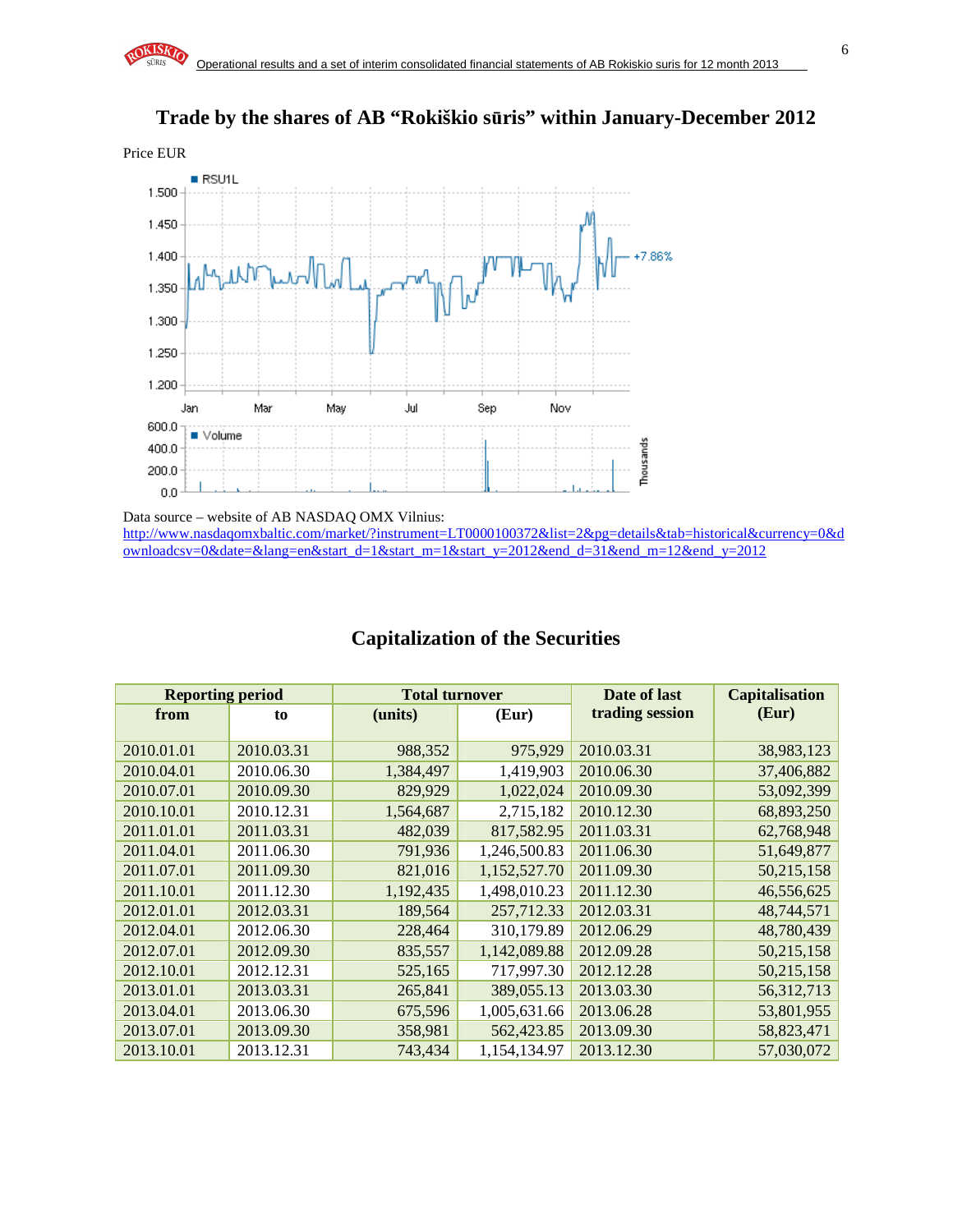

### **Capitalisation of the company's securities within 2010-2013, Eur**

## **7. Authorized capital of the issuer**

As at 31<sup>st</sup> December 2013, the Authorized capital of AB "Rokiškio sūris":

| Type of shares             | Number of shares | Nominal value,<br>LTL | Total nominal<br>value. LTL | Share of<br>authorized capital<br>(%) |
|----------------------------|------------------|-----------------------|-----------------------------|---------------------------------------|
|                            |                  |                       |                             |                                       |
| Ordinary registered shares | 35 867 970       |                       | 35 867 970                  | 100.00                                |

All shares of AB "Rokiškio sūris" are paid-up, and they are not subject to any limitations of transference.

### **8. Shareholders.**

Total number of shareholders (as at 31.12.2013) – 5,554 shareholders.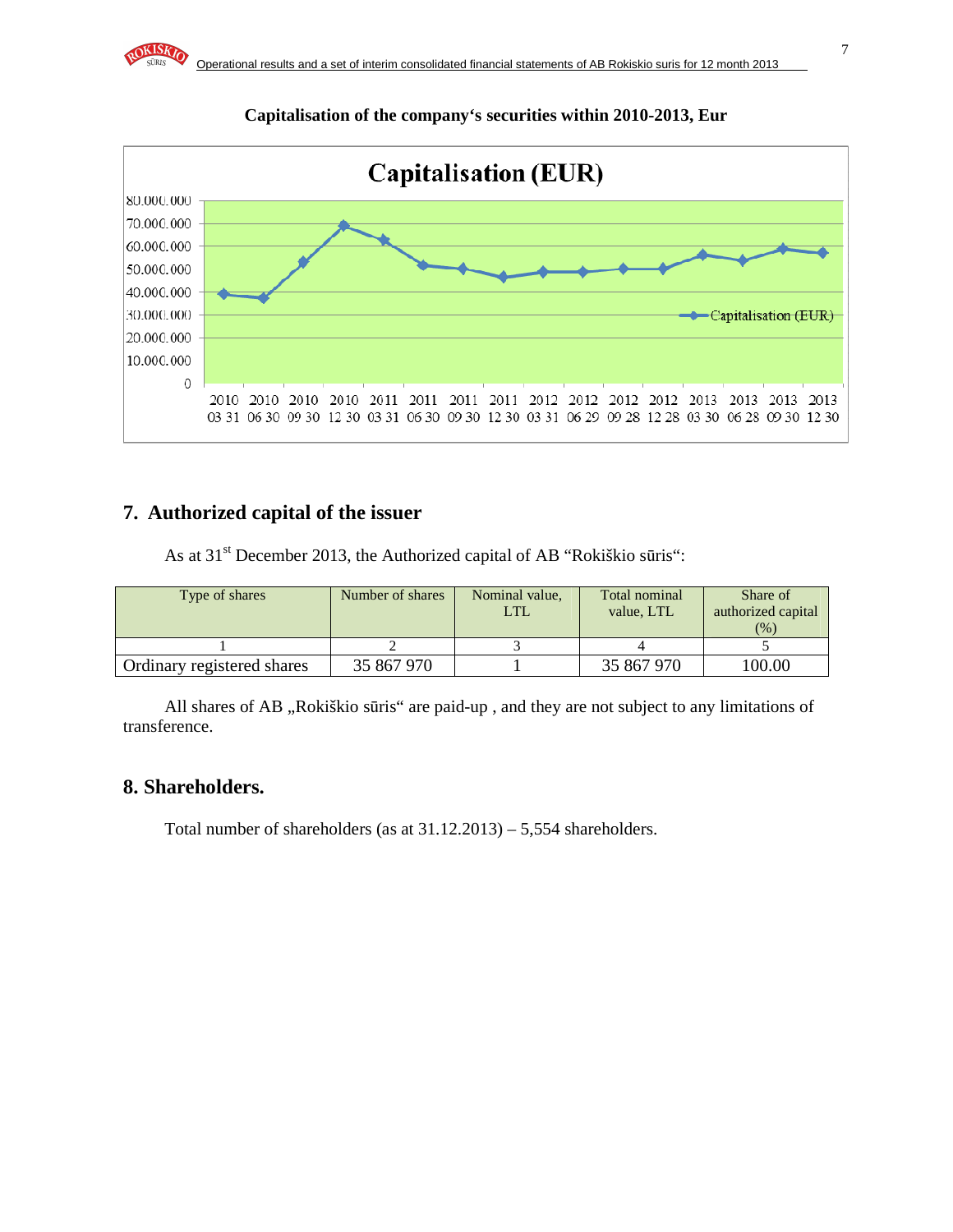**The shareholders having or owning over 5 per cent of the issuer's authorized capital (as at 31.12.2013):** 

| Name, surname                    | <b>Address</b>                     |                  | <b>Proprietary rights</b> |               | <b>With associated</b> |               |
|----------------------------------|------------------------------------|------------------|---------------------------|---------------|------------------------|---------------|
| <b>Name of company</b>           |                                    |                  |                           |               |                        | persons       |
|                                  |                                    | <b>Number of</b> | <b>Capital</b>            | <b>Votes</b>  | <b>Capital</b>         | <b>Number</b> |
|                                  |                                    | shares           | share %                   | $\frac{6}{9}$ | share %                | of shares     |
| <b>UAB</b> "Pieno                | Pramonės str. 3,                   |                  |                           |               |                        |               |
| pramonės investicijų             | Rokiškis                           | 10,032,173       | 27.97                     | 28.61         | 68.24                  | 69.80         |
| valdymas"<br><b>Company</b> code | Lithuania                          |                  |                           |               |                        |               |
| 173748857                        |                                    |                  |                           |               |                        |               |
| <b>SIA "RSU Holding",</b>        | Sliezu iela 9A-25,                 | 8,909,347        | 24.84                     | 25.41         | 68.24                  | 69.80         |
| reg.Nr.40103739795               | Riga                               |                  |                           |               |                        |               |
|                                  |                                    |                  |                           |               |                        |               |
| <b>Antanas Trumpa</b>            | Sodų 41a, Rokiškis                 | 5,398,659        | 15.05                     | 14.40         | 68.24                  | 69.80         |
|                                  | Lithuania                          |                  |                           |               |                        |               |
|                                  |                                    |                  |                           |               |                        |               |
|                                  |                                    |                  |                           |               |                        |               |
| <b>Swedbank clients</b>          | Liivalaia 8,                       | 3,162,411        | 8.82                      | 9.02          |                        |               |
| <b>Company code</b>              | Tallinn Estonia/                   |                  |                           |               |                        |               |
| 10060701 EE<br>40003074764       | <b>Balasta Dambis 1A</b><br>Latvia |                  |                           |               |                        |               |
| LV                               |                                    |                  |                           |               |                        |               |
|                                  |                                    |                  |                           |               |                        |               |
| <b>SEB SA OMNIBUS</b>            | Luxemburg                          | 1,778,605        | 4.96                      | 5.07          |                        |               |
| (funds/inst clients)             |                                    |                  |                           |               |                        |               |
| LUESSE22                         |                                    |                  |                           |               |                        |               |
|                                  |                                    |                  |                           |               |                        |               |
| AB "Rokiškio sūris"              | Pramonės str.3,                    | 802,094          | 2.24                      |               |                        |               |
| <b>Company</b> code<br>173057512 | Rokiškis<br>Lithuania              |                  |                           |               |                        |               |
|                                  |                                    |                  |                           |               |                        |               |
|                                  |                                    |                  |                           |               |                        |               |

# **9. Shareholders' rights**

#### **Shareholders have the following non-economic rights**:

- 1) to attend the general meetings of shareholders;
- 2) to make advance inquiries addressed to the company in regards with the items on the agenda of general meeting of shareholders;
- 3) based on the rights provided with the shares to vote on the general meetings of shareholders;
- 4) according with Part 1 of Article 18 of the Law on the Joint Stock Companies to obtain information on the company's operations;
- 5) to address the court requesting to bring an action of damages against the company if the damage was caused by noncompliance or inadequate compliance with duties of the company manager and board of directors as stated by the Law on Joint Stock Companies of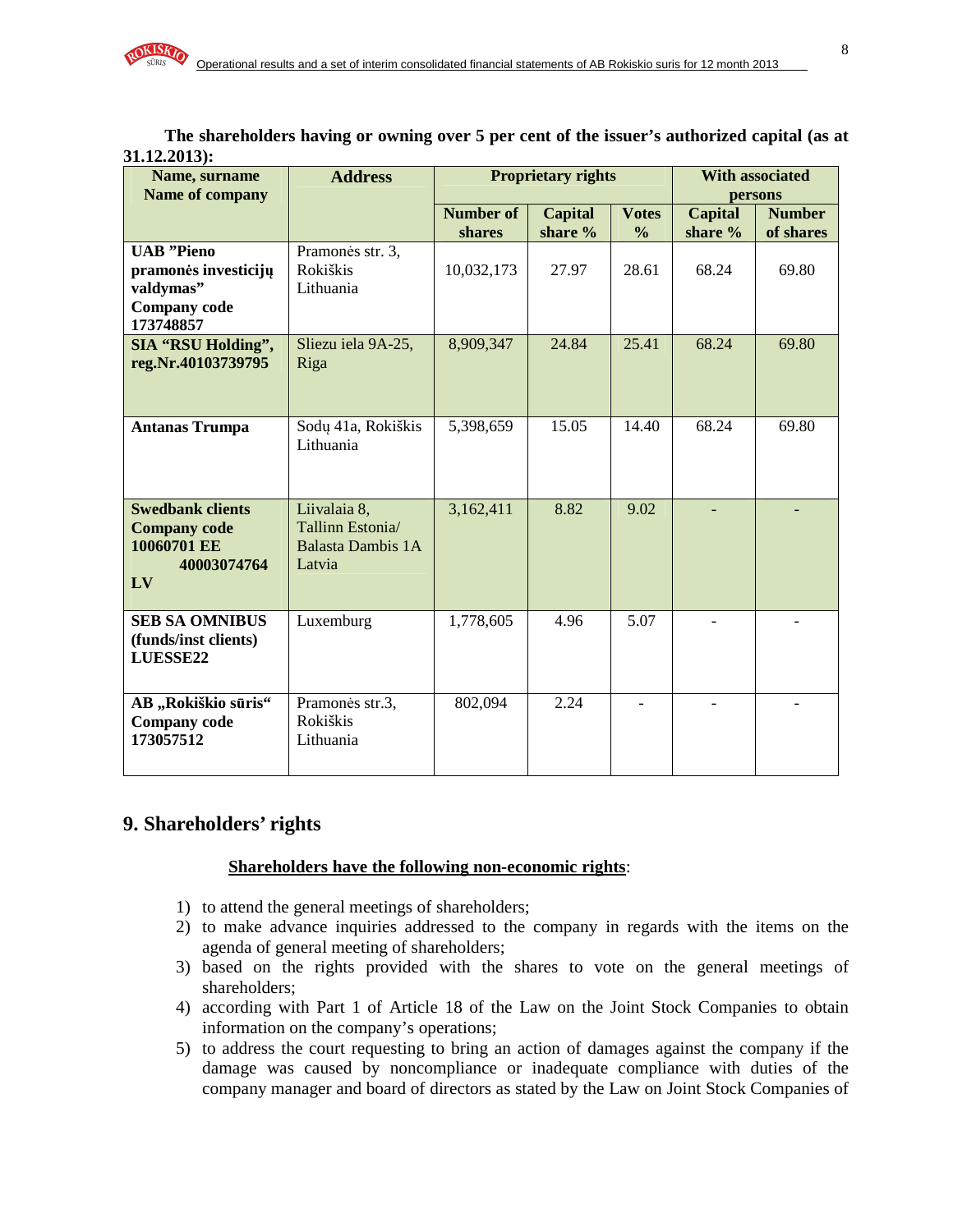the Republic of Lithuania or other laws, as well as the Articles of Association and or in any other cases as stated by the Lithuanian Laws;

6) other non-economic rights established by the Lithuanian Laws.

#### **Shareholders have the following property rights**:

- 1) to receive a certain portion of the Company's profit (dividend);
- 2) to receive a certain portion of the company's funds when its authorized capital is decreased in order to pay out the fund to shareholders;
- 3) to receive shares without payment if the authorised capital is increased from the funds of the Company;
- 4) to have priority in acquiring the newly issued shares or convertible bonds of the Company unless the General Meeting of the Shareholders resolves to waive such right complying with the applicable Law;
- 5) to lend to the Company as determined by the Laws of the Republic of Lithuania, the company however cannot mortgage its assets when borrowing from shareholders. When the company borrows from shareholders the interest cannot exceed the average interest rate of the local commercial banks on the day of contracting. In this case the company and shareholders must not agree regarding the higher rate of interest;
- 6) to receive a portion of assets of the Company in liquidation;
- 7) other property rights established by the Lithuanian Laws.

The rights identified by points 1, 2, 3 and 4 are provided to the persons who were the company's shareholders at the end of the tenth working day after the corresponding general meeting of shareholders.

### **10. Information on purchase of issuer's own shares**

During the public quotation from 2011.09.07 to 2011.09.20 AB "Rokiškio sūris" acquired 788,804 own shares which made 2.20 % of the company's authorized capital, and during the period from 2011.12.01 to 2012.12.14 it was acquired 13,290 own shares which made 0.04 % of the company's authorized capital.

As at the end of the reporting period  $(31<sup>th</sup>$  December 2012), AB "Rokiškio sūris" has in treasure 802,094 ordinary registered shares and it makes 2.24 % of the company's authorized capital.

Treasury shares have no voting right.

### **11. Operations of the issuer**

AB "Rokiškio sūris" is one of the largest and most modern dairy production companies in Lithuania. The main activity of the company is production and sales of fermented cheese, fresh dairy products, butter, milk powders, whey and other milk products.

A new subsidiary Rokiskio pieno gamyba UAB was established in order to optimize the group's performance and to reach better results. A part of Rokiskio pienas UAB, which continues its operations of product distribution, is separated and a new company Rokiskio pieno gamyba UAB with equal legal form is established on the basis of the assets, rights and obligations assigned to this part of the company, and the main business of the new subsidiary is production of dairy products.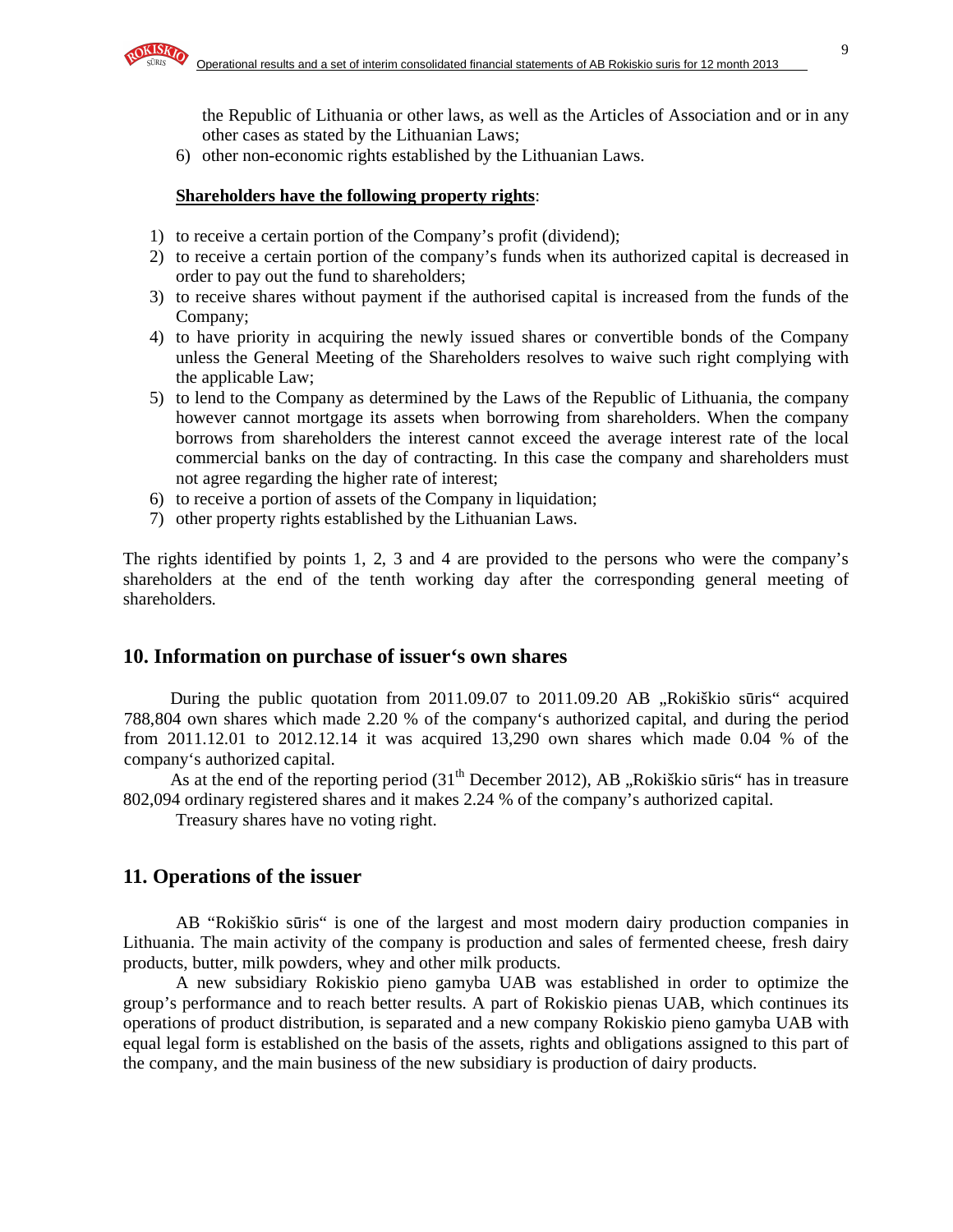The Group's production is developed in the towns of Rokiškis (AB , Rokiškio sūris"), Utena (UAB "Rokiškio pieno gamyba") and Ukmerge (UAB "Rokiškio pieno gamyba" subsidiary "Ukmergės pieninė").

Specialization of Rokiskis production plant – production and sales of fermented cheese and whey products.

Specialization of Utena production plant – fresh dairy products for the local market, whey protein concentrate, milk powder and butter production.

Specialization of Ukmerge production plant – curd and curd cheese production.

Specialization of Rokiskio pienas UAB – sales of the Group's products in Lithuania, Latvia and Estonia.

AB , Rokiškio sūris" produce fresh, semi-hard and hard cheese. To the group of fresh cheese the following cheeses are assigned: *Cagliata* (various fat and weight), and *Mozzarella*. The group of semihard cheeses consist of *Rokiškio s*ū*ris* (various fat and weight), *Saul*ė*s s*ū*ris*, *Lietuviškas*, *Gouda*, *Visiems, Naminis*, *Žaloji karvut*ė etc. The group of hard cheese consists of *Kietasis s*ū*ris* (various fat, moisture content and weight), *Gojus*, *Montecampo.* In the end of 2011, it was launched a new type of hard cheese *Rokiškio Grand*.

Aside the main production of fermented cheeses, Rokiskis also produces fluid WPC (whey protein concentrate), which is used for the production of WPC powders, milk sugar (lactose), processed cheese, smoked cheese.

The production of fermented cheese in 2013 decreased by 3 per cent when compared to 2012. Considering production of each type of cheese there was a kind of variation, e.g. the production of hard grated cheese increased by 34 per cent, and the production of some other types of cheese decreased which makes the total figure less by 3 per cent.

The production of lactose increased by 3 per cent in 2013, whilst the production of WPC has undergone significant changes resulting into the new type of product of WPC 80.

| <b>Production / Year</b>   | 2009   | 2010   | 2011   | 2012   | 2013   |
|----------------------------|--------|--------|--------|--------|--------|
|                            |        |        |        |        |        |
| <b>Fermented cheese, t</b> | 25.392 | 28.142 | 29.508 | 35.751 | 34.807 |
| Cream 35% fat, t           | 10.679 | 10.099 | 10.642 | 14.969 | 14.558 |
| Whey cream 35% fat, t      | 1.464  | 1.542  | 1.347  | 1.503  | 1.612  |
| <b>WPC</b> powders, t      | 3.923  | 5.339  | 6.313  | 7.515  | 6.224  |
| Lactose, t                 | 8.297  | 10.190 | 11.039 | 12.146 | 12.510 |
| Processed cheese, t        | 767    | 708    | 749    | 749    | 778    |
| Smoked cheese, t           | 132    | 81     | 71     | 48     | 37     |

The following table and chart represent changes in the production of AB ,,Rokiškio sūris" within 5 latter years: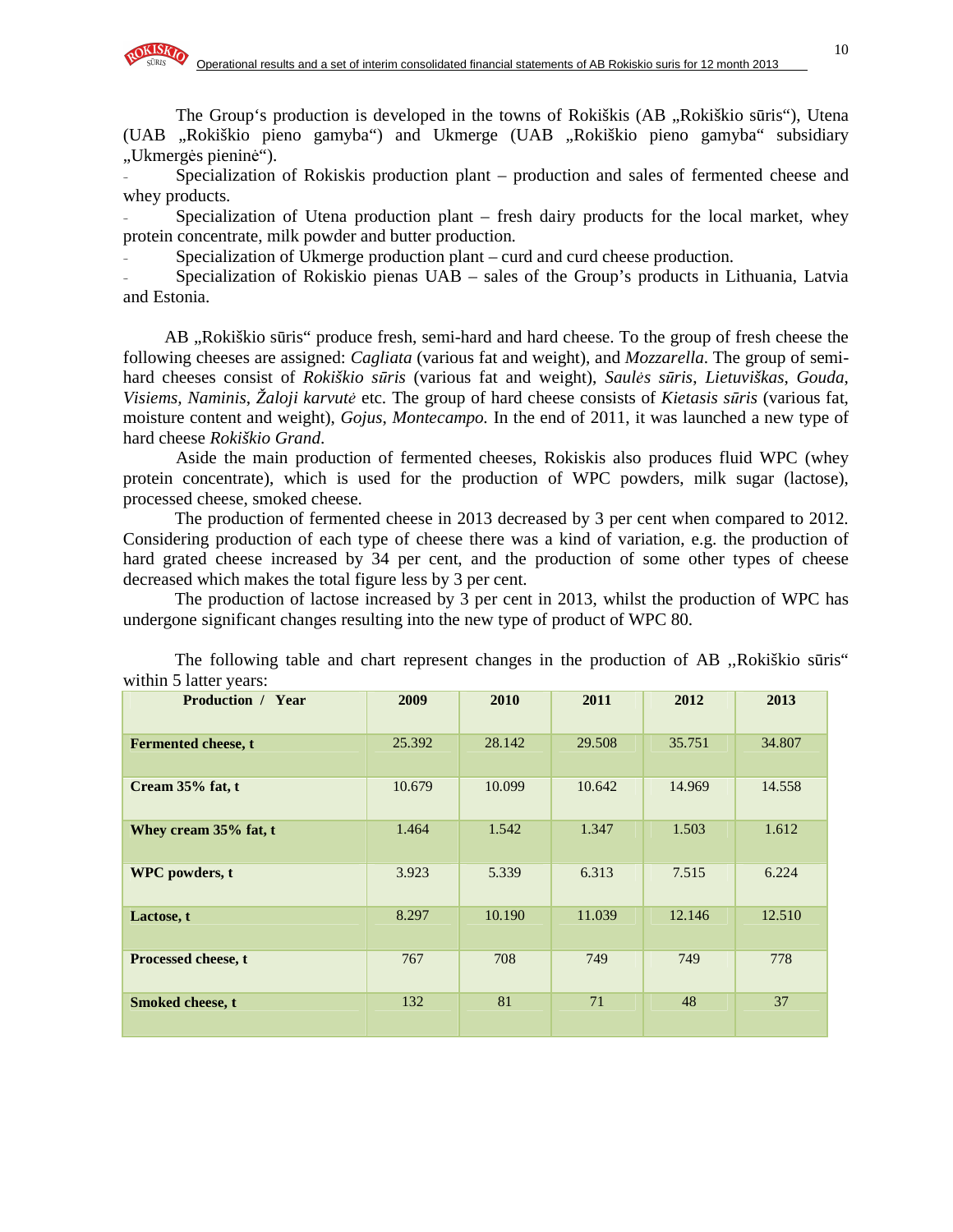

UAB "Rokiškio pieno gamyba" specializes in the production fresh dairy products, i.e. fluid milk, sour milk, kefir, cream, curds and fresh cheese, chocolate coated cheese bars, yogurts, butter, for the local market, also the company provide service to AB "Rokiškio sūris" producing the products for expert such as butter, cream, WPC (whey protein concentrate) 34 and 80, and skim milk powder.

Production according to groups, in tons:

| <b>Group of products</b>         | 2013 | 2012 | 2011 |
|----------------------------------|------|------|------|
|                                  |      |      |      |
| <b>Curds and curd products</b>   | 5353 | 5228 | 5094 |
| <b>Fermented cheese</b>          |      | -    |      |
| <b>Total production in tons:</b> | 5436 | 5228 | 5094 |

In 2013, UAB "Rokiškio pieno gamyba" launched a new line of yogurt production. This is a new type of yogurt in Lithuania in whose production no sugar is used and the sweetness comes from fruits only.

 Heavy investments were made in the production of dry products. A new modern line for the production of WPC 80 was installed, and the technology of this product was successfully mastered.

| <b>Production</b><br>/ Year    | 2013   | 2012   | 2011   |
|--------------------------------|--------|--------|--------|
| <b>Fresh dairy products, t</b> | 64,606 | 62,772 | 61,880 |
| Butter and fat blends, t       | 5,576  | 4,101  | 2,865  |
| Dry milk products, t           | 6,537  | 8,442  | 7,360  |
| <b>Exported cream, t</b>       | 5,063  | 9,165  | 8,212  |

Twelve month consolidated non-audited net profit of AB "Rokiškio sūris" Group is equal to LTL 32.773 million, i.e. 11.71 % more than during the same period of the last year. Twelve month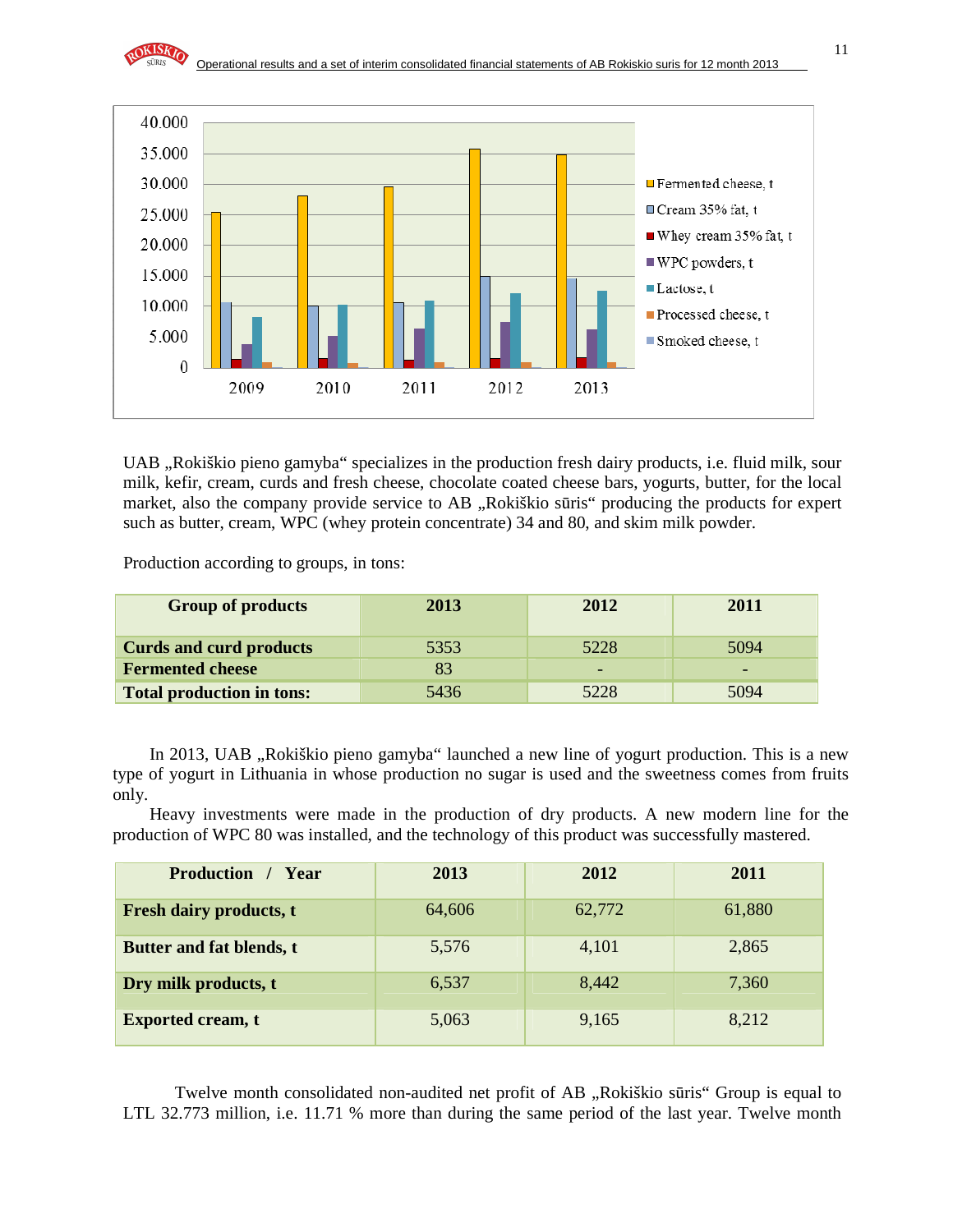consolidated audited net profit of the Group in 2012 was equal to LTL 29.338 million. The net profitability of the Group within 2013 made 3.8 per cent. The net profitability of the Group within 2012 made 3.7 per cent.

AB "Rokiškio sūris" is one of the largest and most modern dairy production companies in Lithuania. The sales are widely spread including the export to East and West markets as well as a range of fresh dairy products sold on the local market and neighbourhood countries.

### **Sales markets 2013-2012**

| <b>Countries</b>   | <b>Sold</b> |        |         |        |  |  |
|--------------------|-------------|--------|---------|--------|--|--|
|                    | 2013        |        |         | 2012   |  |  |
|                    | %<br>k LTL  |        | k LTL   | %      |  |  |
| Lithuania          | 247,947     | 28.79  | 241,387 | 30.31  |  |  |
| European countries | 445,011     | 51.66  | 400,368 | 50.27  |  |  |
| Other              | 168,397     | 19.55  | 154,652 | 19.42  |  |  |
| <b>Total</b>       | 861,355     | 100.00 | 796,407 | 100.00 |  |  |



The consolidated non-audited sales of 2013 of AB "Rokiškio sūris" Group made LTL 861.355 million, i.e. 8,16 per cent more than during the same period of last year. The consolidated sales of the same period of 2012 made LTL 796.407 million.

The improved results compared to the same period of last year were caused by the increased prices in the export market.

Purchase of raw milk:

In 2013 in Lithuania it was bought 1,339 thousand tons of natural milk, i.e. more by 1.5 per cent compared to 2012 (1,360 thousand tons). Within nine months of 2013-2014, the national raw milk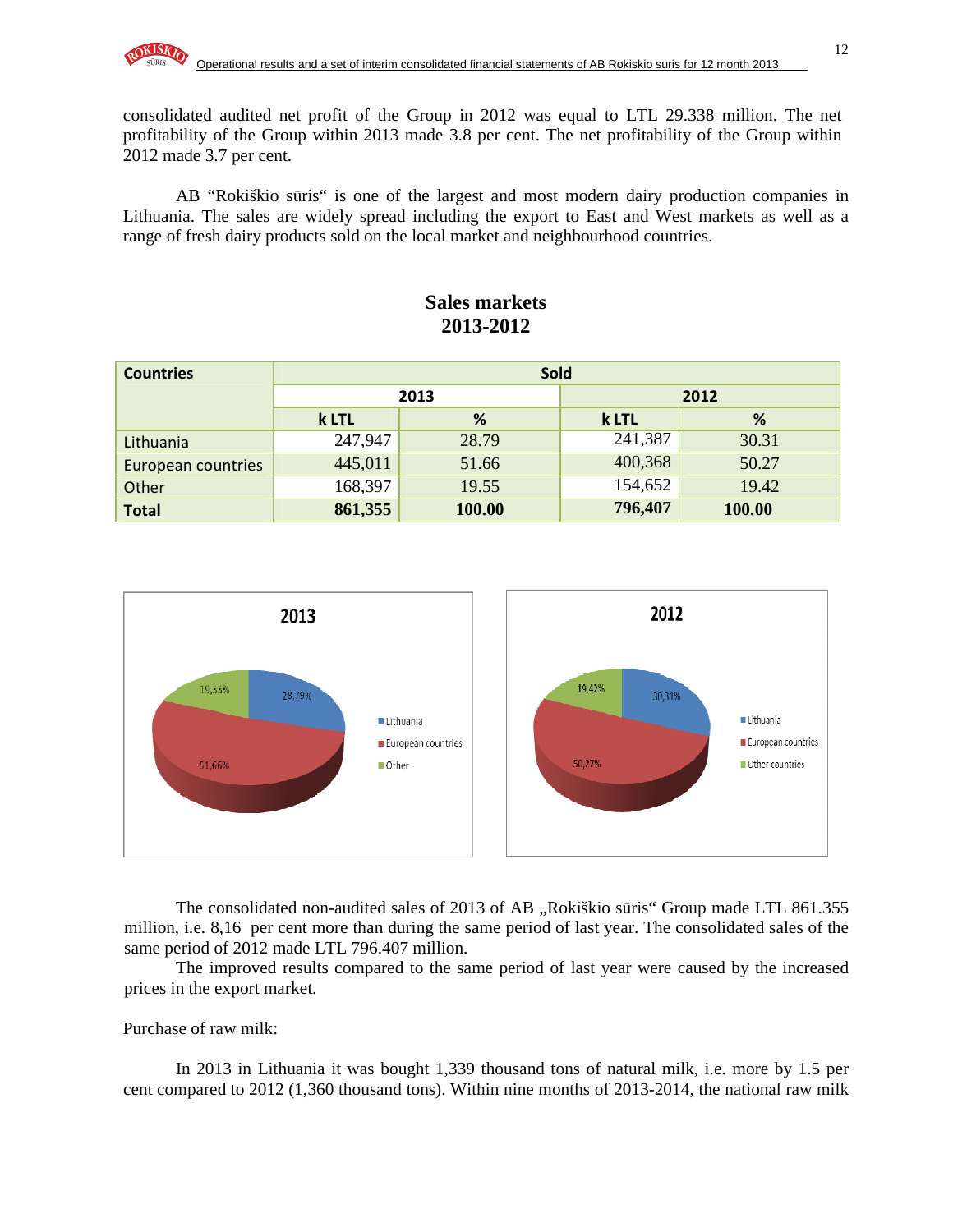quota was consumed by 61.6 per cent. In the same period of last year this figure amounted to 63.1 per cent.

The key changes in the raw milk sector were caused by the significantly increased raw milk prices. The average purchase price of raw milk in 2013 was LTL1,092.6/t, and this is higher by 21.7 per cent compared to 2012 when it was LTL898/t.

The December 2013 price for natural milk paid to the farmers with more than 40 tons of milk per month increased by 23.7 per cent compared to December 2012 (from LTL 1,179/ t to LTL 1,458/ t).

The table below shows prices of raw milk paid by the Group to large farmers with the farms of European size delivering over 40 tons raw milk per month during 2012-2013.

| <b>Month</b>                                          | Price of purchased natural<br>milk |               |  |  |
|-------------------------------------------------------|------------------------------------|---------------|--|--|
|                                                       | $2012$ (Lt/t)                      | $2013$ (Lt/t) |  |  |
| <b>January</b>                                        | 1,173                              | 1,178         |  |  |
| <b>February</b>                                       | 1,204                              | 1,160         |  |  |
| <b>March</b>                                          | 1,155                              | 1,169         |  |  |
| <b>April</b>                                          | 1,130                              | 1,114         |  |  |
| <b>May</b>                                            | 1,012                              | 1,143         |  |  |
| June                                                  | 948                                | 1,118         |  |  |
| July                                                  | 931                                | 1,156         |  |  |
| <b>August</b>                                         | 936                                | 1,219         |  |  |
| <b>September</b>                                      | 982                                | 1,355         |  |  |
| October                                               | 1,125                              | 1,460         |  |  |
| <b>November</b>                                       | 1,139                              | 1,439         |  |  |
| <b>December</b>                                       | 1,164                              | 1,431         |  |  |
| <b>Average milk purchasing</b><br>price for 12 months | 1,072                              | 1,239         |  |  |

The quantity of raw milk purchased in 2013 decreased by 1.5 per cent compared to 2012 which resulted into a slight decrease in the production of cheese. This is also related with the changes in cheese assortment.

The production of by products such as cream, WPC and lactose is closely related with the production of fermented cheese. Quantities of WPC and lactose were also influenced by the whey bought from other companies.

The main factor which caused increase of cost of fermented cheese was the increase of raw milk prices as well as power supply prices.

Cheese packaging costs are increasing due to the increasing variety in packaging.

#### **12. Management bodies of the issuer**

In accordance with the Articles of Association of AB "Rokiškio sūris", the managing bodies of the company are as follows: General shareholders' meeting, the Board of Directors and the Chief Executive Officer.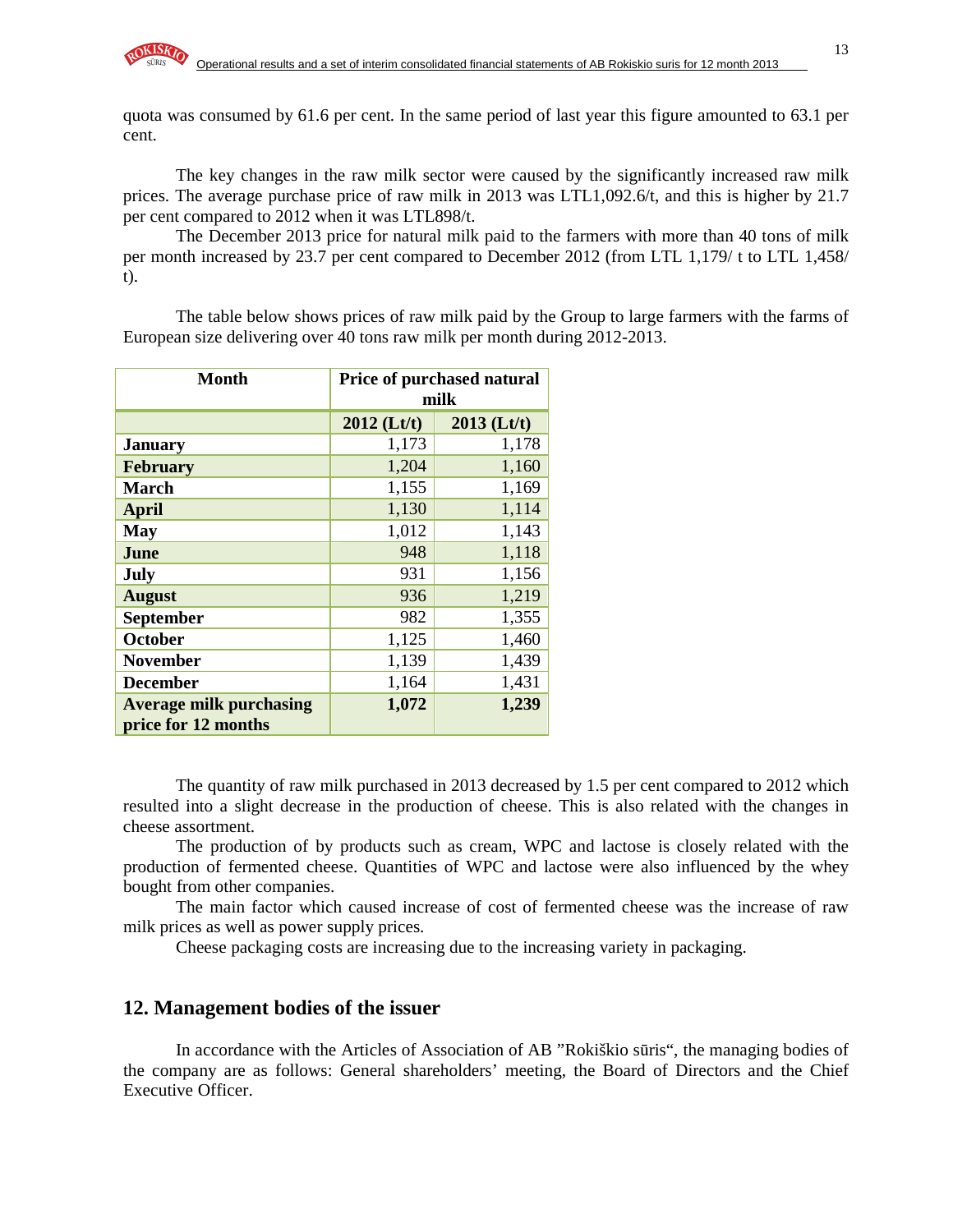The competence and procedure of announcement applied to the general shareholders' meeting complies with the competence and procedure of announcement applied to the general shareholders' meeting established by the Law on Joint Stock Companies.

All meetings of shareholders are attended by the Chairman of the Board, the company's executive manager, and chief financial manager. At the general meeting of shareholders, the Board Chairman or the company's executive manager provide information to the shareholders on the key events during the fiscal year, and also respond to the questions raised by shareholders.

The Board of Directors is a collegial management body comprised of 5 (five) members. The Board members are elected and recalled by the general shareholders' meeting pursuing the procedure set by the Law on Joint Stock Companies.

In 2013, the Board of Directors held 9 meetings of the Board. All members of the Board attended every meeting of the Board.

The Chief Executive Officer is a one-man management body who organizes everyday activities of the company, discusses and solves the company's long term strategic objectives as well as issues of business plans. Within relationship between the company and other persons, the Chief Executive Officer acts determinatively on behalf of the company.

#### **Members of the Board of Directors**:

**Dalius Trumpa** – Board Chairman (elected on 17<sup>th</sup> July 2012). Owns 135,550 ordinary registered shares. i.e.  $0.34\%$  of the Authorized capital and  $0.39\%$  of votes of AB "Rokiškio sūris".

Education – university degree. Works for the company since 1991. As from 2002 in the capacity of production director. As from 2007 appointed a deputy director.

The director of UAB Rokiskio pienas from 2007.

Chief executive officer of a subsidiary UAB "Rokiškio pieno gamyba" as from 2013.

Participation in the activities of other companies:

Shareholder of UAB" Pieno pramonės investicijų valdymas", having 3,91 % of the company's shares and votes;

Chief executive officer of UAB "Rokiškio pienas", having no shares;

Director of UAB "Rokvalda", having 100% of shares and votes;

Antanas Kavaliauskas - Deputy Chairman (elected on 17<sup>th</sup> July 2012), the Chief Financial Officer of AB "Rokiškio sūris", having no ownership of AB "Rokiškio sūris".

Works for the company since 2002 in the capacity of finance director.

Education – university degree. In 1997, obtained a master degree of finance management in Kaunas technology university. As from 2002, a certified member of international accountants association ACCA.

Participation in the activities of other companies:

Shareholder of UAB "Pieno pramonės investicijų valdymas" owning 3,91% of shares of UAB" Pieno pramonės investicijų valdymas".

Board Chairman of Latvian company SIA Jekabpils piena kombinats, having no shares;

**Ramūnas Vanagas -** Board member (elected on 17<sup>th</sup> July 2012), Development Director of AB "Rokiškio sūris", having no ownership of shares of AB "Rokiškio sūris".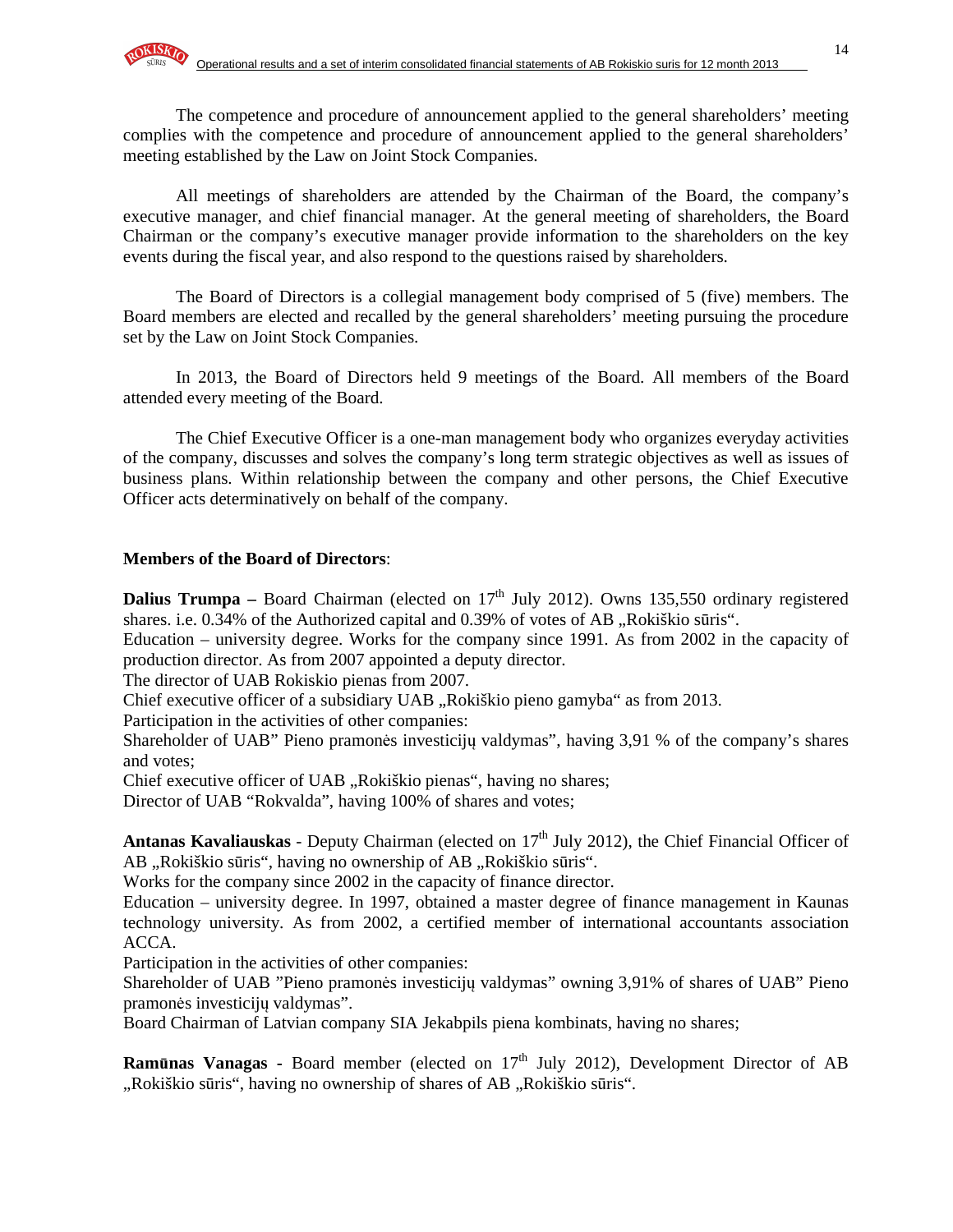

Participation in the activities of other companies:

Shareholder of UAB "Pieno pramonės investicijų valdymas", having 3,91 % of the company's shares and votes;

**Darius Norkus - Board member, (elected on 17<sup>th</sup> July 2012), Sales and Marketing director of AB** "Rokiškio sūris", having no shares of the company.

Education – university degree. Works for the company since 2001 in the capacity of the sales and marketing director.

Participation in the activities of other companies:

Shareholder of UAB "Pieno pramonės investicijų valdymas", having 3,91 % of the company's shares and votes;

Term of election of the Board of Directors is 4 years. The cadence ends on  $17<sup>th</sup>$  July 2016.

#### **Manager of the Company:**

The Chief Executive Officer is a one-man management body who organizes everyday activities of the company. Within relationship between the company and other persons, the Chief Executive Officer acts determinatively on behalf of the company.

#### **Information on the company's manager (director):**

#### **The CEO of the Company Antanas Trumpa.**

Owns 5,398,659 ordinary registered shares of AB "Rokiškio sūris", i.e. 15.05% of the authorized capital of AB "Rokiškio sūris" and 15.40% of votes.

Education – university degree. Works for the company as from 1966. In 1979, prepared a dissertation "Organizing the work of vacuum aparatus" in Kaunas Politechnical Institute, consequently on 12th October 1994 was granted a doctor degree by Lithuanian Science Council.

Participation in the activities of other companies:

Shareholder of UAB "Pieno pramonės investicijų valdymas" with 6,758, i.e. 67.04% of the shares and votes of UAB" Pieno pramonės investicijų valdymas".

#### **Information on the company's finance director:**

#### **Chief Financial Officer Antanas Kavaliauskas**

For more information about the Chief Financial Officer see point 12 as per information about the management bodies.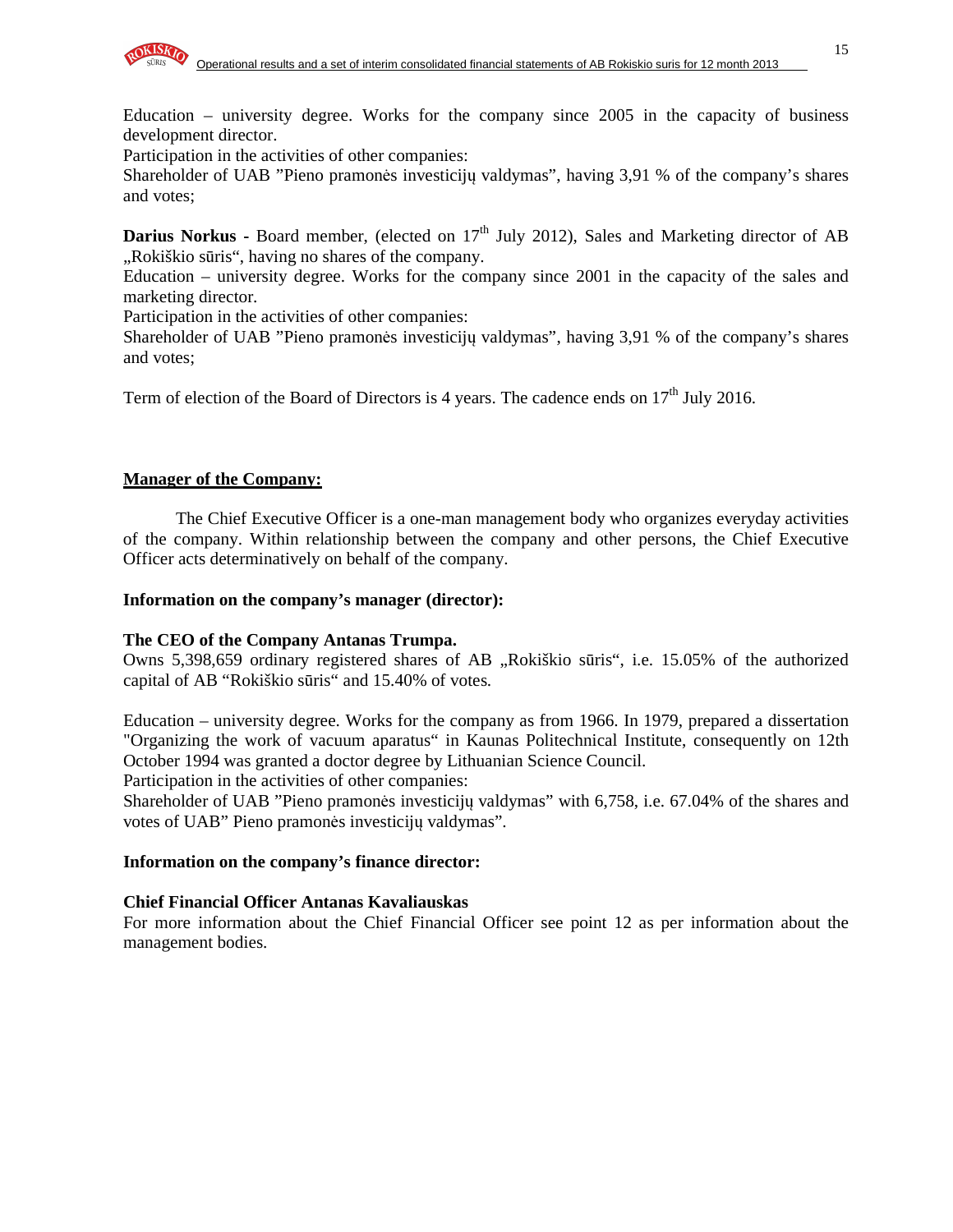#### **AB "ROKIŠKIO S**Ū**RIS" CONSOLIDATED AND PARENT COMPANY'S FINANCIAL STATEMENTS as at 31st December 2013**

Company code 173057512, address: Pramonės g. 3, LT-42150 Rokiškis, Lithuania

(All tabular amounts are in LTL '000 unless otherwise stated)

# **13. Consolidated Balance sheet**

|                                                              | December 31, 2013 |         | December 31, 2012 |         |
|--------------------------------------------------------------|-------------------|---------|-------------------|---------|
|                                                              |                   |         |                   |         |
| <b>PROPERTY</b>                                              |                   |         |                   |         |
| Long-term tangible assets                                    | 148 158           |         | 145 799           |         |
| Intangible assets (with prestige)                            | 1 0 2 3           |         | 1 1 2 2           |         |
| Other receivables in a year                                  | 40 137            |         | 37 726            |         |
|                                                              |                   | 189 318 |                   | 184 647 |
| <b>Current assets</b>                                        |                   |         |                   |         |
| <b>Inventories</b>                                           | 128 536           |         | 94 871            |         |
| Receivables and advance payments                             | 136 972           |         | 126 746           |         |
| Short-term investments                                       | 40 549            |         | 43 057            |         |
| Cash and cash equivalents                                    | 21 5 27           |         | 6 0 29            |         |
|                                                              |                   | 327 584 |                   | 270 703 |
| <b>Total assets</b>                                          |                   | 516 902 |                   | 455 350 |
| <b>EQUITY AND LIABILITIES</b><br><b>Capital and reserves</b> |                   |         |                   |         |
| Ordinary shares                                              | 35 868            |         | 35 868            |         |
| Share premium                                                | 41 473            |         | 41 473            |         |
| Reserve for acquisition of                                   | 40 287            |         | 40 287            |         |
| treasury shares                                              |                   |         |                   |         |
| Treasury shares                                              | (3868)            |         | (3868)            |         |
| Other reserves                                               | 58 313            |         | 71 201            |         |
| Retained earnings                                            | 172 330           |         | 130 176           |         |
|                                                              |                   | 344 403 |                   | 315 137 |
| <b>Non-current liabilities</b>                               |                   |         |                   |         |
| <b>Borrowings</b>                                            | 4056              |         | 1 2 6 5           |         |
| Deferred income tax liability                                | 8 8 0 9           |         | 11414             |         |
| Deferred income                                              | 3 1 6 9           |         | 3845              |         |
|                                                              |                   | 16 0 34 |                   | 16 5 24 |
| <b>Current liabilities</b>                                   |                   |         |                   |         |
| Trade and other payables                                     | 69 656            |         | 59 245            |         |
| Tax liabilities                                              | 6735              |         | 6 9 6 4           |         |
| Deferred income                                              | 1943              |         | 2 3 8 7           |         |
| <b>Borrowings</b>                                            | 78 131            | 156 465 | 55 093            | 123 689 |
| <b>Total equity and liabilities</b>                          |                   | 516 902 |                   | 455 350 |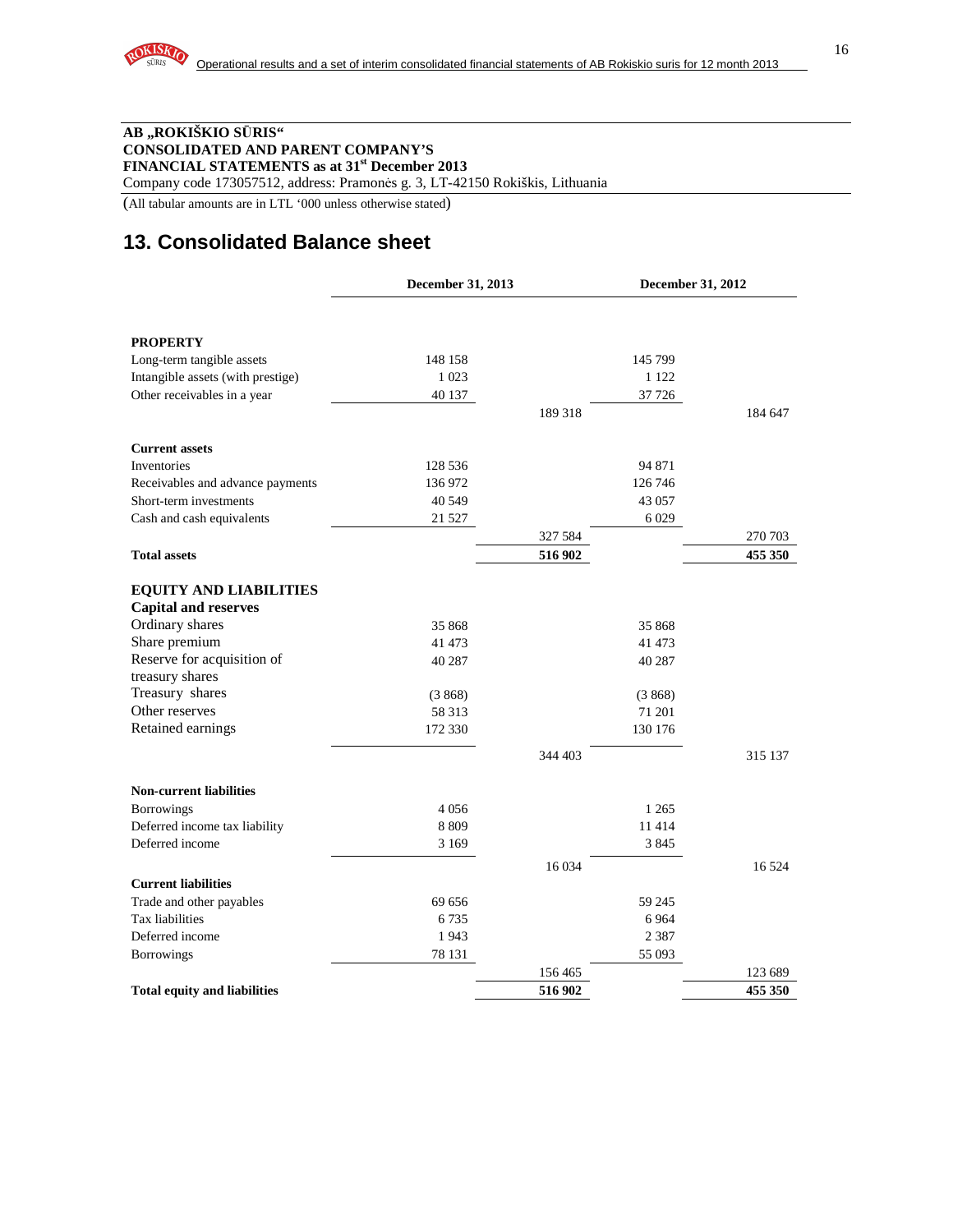#### **AB "ROKIŠKIO S**Ū**RIS" CONSOLIDATED AND PARENT COMPANY'S FINANCIAL STATEMENTS as at 31st December 2013**

Company code 173057512, address: Pramonės g. 3, LT-42150 Rokiškis, Lithuania

(All tabular amounts are in LTL '000 unless otherwise stated)

# **14. Consolidated Statement of comprehensive income**

|                                                         | <b>January - December</b> |           | <b>October - December</b> |          |  |
|---------------------------------------------------------|---------------------------|-----------|---------------------------|----------|--|
|                                                         | 2013                      | 2012      | 2013                      | 2012     |  |
| <b>Sales</b>                                            | 861 355                   | 796 407   | 205 790                   | 214710   |  |
| Cost of sales                                           | (756095)                  | (706 882) | (168 255)                 | (189732) |  |
| <b>Gross profit</b>                                     | 105 260                   | 89 5 25   | 37 535                    | 24 9 78  |  |
| Selling and marketing expenses                          | (69046)                   | (53 554)  | (25 235)                  | (12.585) |  |
| <b>Operating profit (loss)</b>                          | 36 214                    | 35 971    | 12 300                    | 12 3 9 3 |  |
| Finance costs                                           | (1156)                    | (1590)    | (212)                     | (646)    |  |
| <b>Profit before tax</b>                                | 35 058                    | 34 381    | 12088                     | 11747    |  |
| Income tax (accumulation)                               | (2 285)                   | (5043)    | 1 1 6 3                   | (2709)   |  |
| Profit for the year                                     | 32773                     | 29 3 38   | 13 25 1                   | 9038     |  |
| Profit for the year                                     | 32773                     | 29 3 38   | 13 25 1                   | 9038     |  |
| Gain on revaluation of property, plant<br>and equipment |                           |           |                           |          |  |
| Deferred income tax on revaluation                      |                           |           |                           |          |  |
| Total comprehensive income for the<br>year              | 32773                     | 29 3 38   | 13 25 1                   | 9038     |  |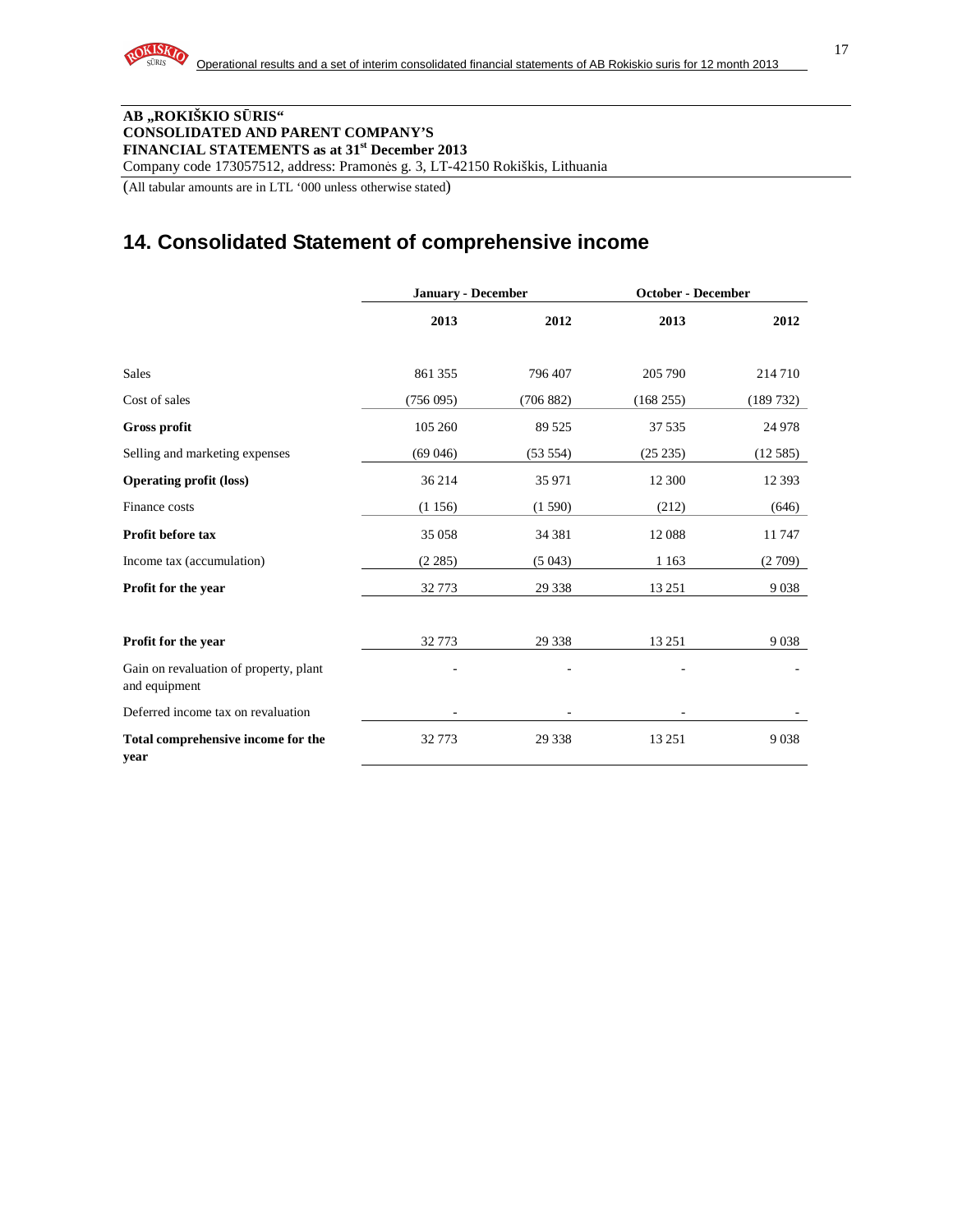#### **AB "ROKIŠKIO S**Ū**RIS" CONSOLIDATED AND PARENT COMPANY'S FINANCIAL STATEMENTS as at 31st December 2013**

Company code 173057512, address: Pramonės g. 3, LT-42150 Rokiškis, Lithuania

(All tabular amounts are in LTL '000 unless otherwise stated)

# **15. Consolidated cash flow statement**

|                                                                  | <b>January - December</b> |          |
|------------------------------------------------------------------|---------------------------|----------|
| <b>Operating activities</b>                                      | 2013                      | 2012     |
| Profit before tax and minority interest                          | 35 058                    | 34 381   |
| Corrections:                                                     |                           |          |
| depreciation                                                     | 35 5 32                   | 34 703   |
| amortisation (negative prestige not included)                    | 206                       | 210      |
| write-off of property, plant and equipment and intangible assets | 112                       | 34       |
| loss on disposal of property, plant and equipment                | 361                       | (83)     |
| interest expense<br>$\sim$                                       | 1 1 5 6                   | 1589     |
| interest income<br>$\overline{\phantom{0}}$                      | (2891)                    | (2656)   |
| accrual for vacation reserve and bonus                           | (3129)                    | (2 051)  |
| amortization of government grants received<br>$\equiv$           | (2 009)                   | (2761)   |
| Circulating capital changes:                                     |                           |          |
| - inventories                                                    | (33665)                   | 187      |
| - amounts payable                                                | 14955                     | 3098     |
| - amounts receivable and prepayments                             | (10226)                   | (34578)  |
| Cash flows from operating activities                             | 35 460                    | 32073    |
| Interest paid                                                    | (1156)                    | (1589)   |
| Income tax paid                                                  | (671)                     | (2 205)  |
| Net cash generated from operating activities                     | 33 633                    | 28 279   |
| <b>Investing activities</b>                                      |                           |          |
| Purchase of property, plant and equipment                        | (38 800)                  | (10945)  |
| Purchase of intangible assets                                    | (110)                     | (2)      |
| Purchase of investments                                          |                           | 6 6 8 9  |
| Loans granted to farmers and employees                           | (7589)                    | (2590)   |
| Proceeds from sale of property, plant and equipment              | 532                       | 283      |
| Other loans granted                                              | (45 830)                  | (50080)  |
| Repayments of loans granted to farmers and employees             | 8781                      | 11 550   |
| Interest received                                                | 2891                      | 2656     |
| Other loan repayments received                                   | 41 549                    | 28718    |
| Government grants received                                       | 889                       | 1 0 5 2  |
| Net cash generated from investing activities                     | (37687)                   | (12669)  |
| <b>Financing activities</b>                                      |                           |          |
| Loans received                                                   | 636333                    | 640 682  |
| Repayments of borrowings                                         | (613 274)                 | (645162) |
| Dividends paid                                                   | (3507)                    | (3.563)  |
| Net cash generated from financing activities                     | 19 5 5 2                  | (8043)   |
| Net increase in cash and cash equivalents                        | 15 4 98                   | 7567     |
| Cash and cash equivalents at the beginning of the period         | 6029                      | (1538)   |
| Cash and cash equivalents at the end of the period               | 21 5 27                   | 6 0 29   |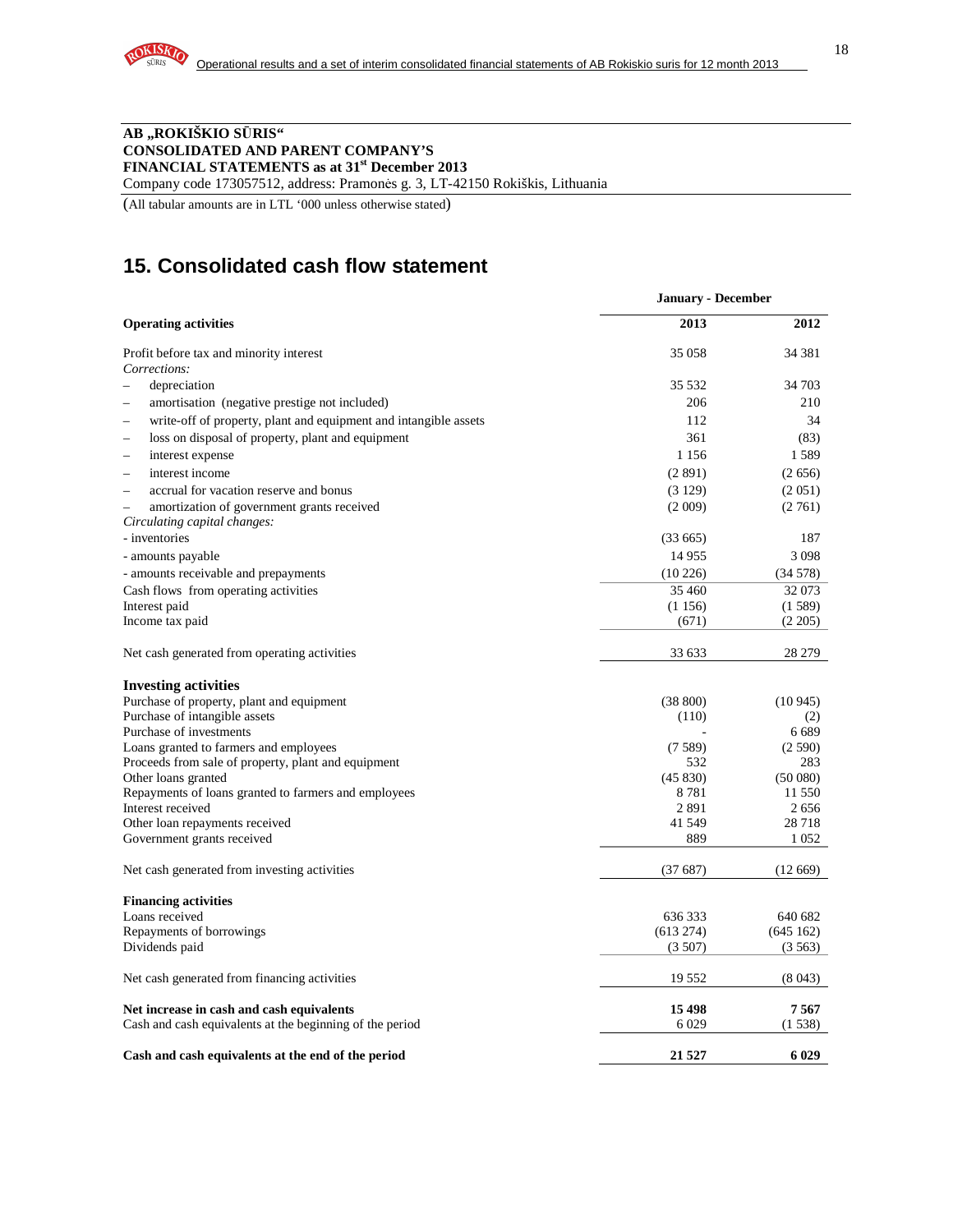#### **AB "ROKIŠKIO S**Ū**RIS" CONSOLIDATED AND PARENT COMPANY'S FINANCIAL STATEMENTS as at 31st December 2013**  Company code 173057512, address: Pramonės g. 3, LT-42150 Rokiškis, Lithuania

(All tabular amounts are in LTL '000 unless otherwise stated)

# **16. Consolidated Own Capital Change Statement**

|                                                                                            | <b>Share</b><br>capital | <b>Share</b><br>premium | <b>Reserve</b><br>for<br>acquisition<br>of treasury<br>shares | <b>Treasury</b><br>shares | Other<br>reserves | <b>Retained</b><br>earnings | <b>Total</b> |
|--------------------------------------------------------------------------------------------|-------------------------|-------------------------|---------------------------------------------------------------|---------------------------|-------------------|-----------------------------|--------------|
| <b>Balance at December</b><br>31st 2011                                                    | 35 868                  | 41 473                  | 40 287                                                        | (3868)                    | 82 598            | 93 004                      | 289 362      |
| <b>Comprehensive income</b>                                                                |                         |                         |                                                               |                           |                   |                             |              |
| Profit (loss) for the year                                                                 |                         |                         |                                                               |                           |                   | 29 3 38                     | 29 3 38      |
| Transfer to retained earnings<br>(transfer of depreciation, net<br>of deferred income tax) |                         |                         |                                                               |                           | (11397)           | 11 397                      |              |
| <b>Total comprehensive</b><br>income in 2012                                               |                         |                         |                                                               |                           | (11397)           | 40735                       | 29 338       |
| <b>Transactions with owners</b>                                                            |                         |                         |                                                               |                           |                   |                             |              |
| Dividends related to 2011                                                                  |                         |                         |                                                               |                           |                   | (3563)                      | (3563)       |
| <b>Transactions with owners</b><br>in total                                                |                         |                         |                                                               |                           |                   | (3563)                      | (3563)       |
| <b>Balance at 31st December</b><br>2012                                                    | 35 868                  | 41 473                  | 40 287                                                        | (3868)                    | 71 201            | 130 176                     | 315 137      |
| <b>Profit (loss) for the year</b>                                                          |                         |                         |                                                               |                           |                   | 32773                       | 32 7 7 3     |
| Transfer to reserves                                                                       |                         |                         |                                                               |                           | 2686              | (2686)                      |              |
| Transfer to retained earnings<br>(transfer of depreciation, net<br>of deferred income tax) |                         |                         |                                                               |                           | (15574)           | 15 5 7 4                    |              |
| Dividends related to 2012                                                                  |                         |                         |                                                               |                           |                   | (3507)                      | (3507)       |
| <b>Balance at 31st December</b><br>2013                                                    | 35 868                  | 41 473                  | 40 287                                                        | (3868)                    | 58 313            | 172 330                     | 344 403      |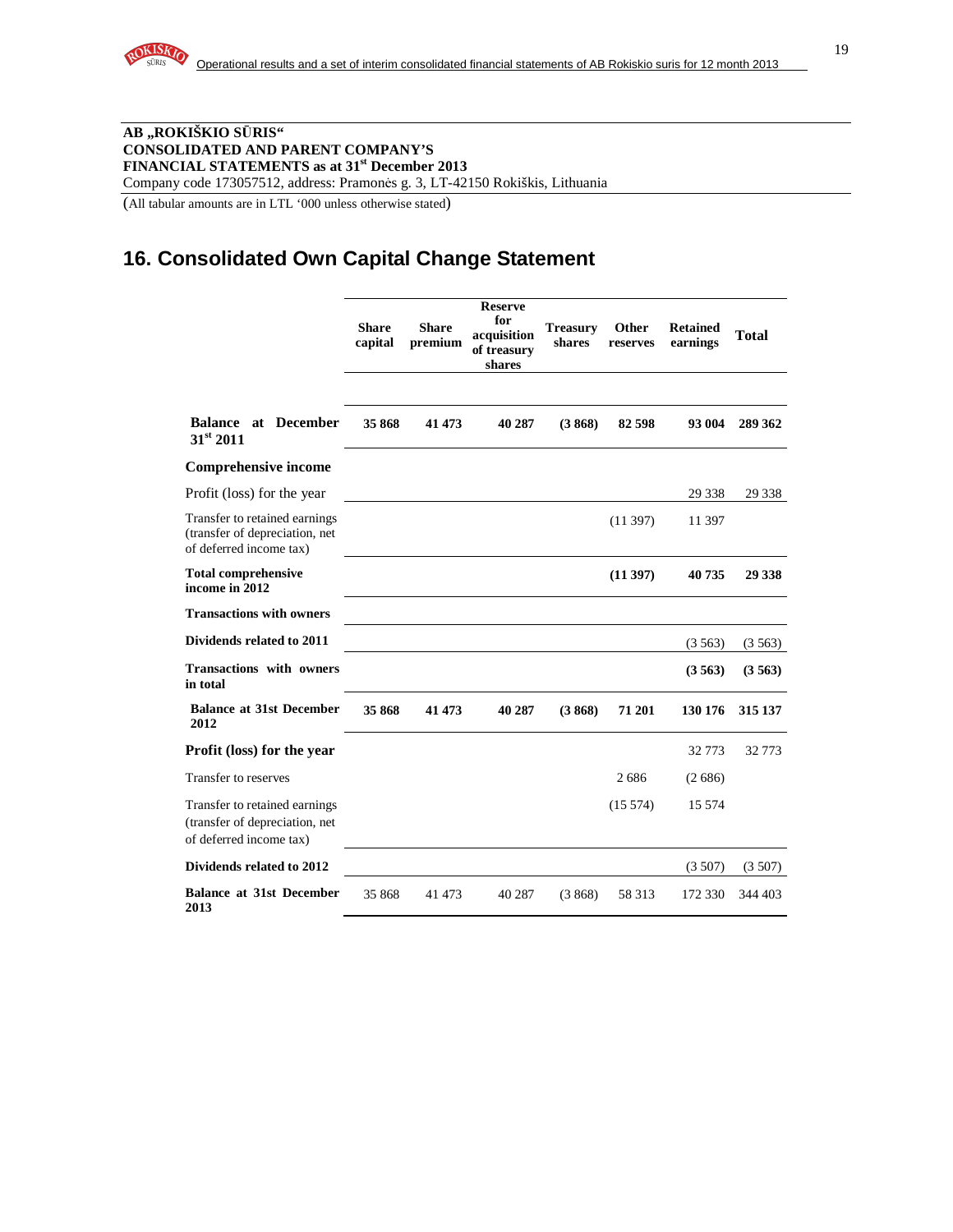

#### **AB "ROKIŠKIO S**Ū**RIS" CONSOLIDATED AND PARENT COMPANY'S FINANCIAL STATEMENTS as at 31st December 2013**  Company code 173057512, address: Pramonės g. 3, LT-42150 Rokiškis, Lithuania

(All tabular amounts are in LTL '000 unless otherwise stated)

# **17. Commentary on the Report**

#### **1. General information**

The joint stock company "Rokiškio sūris" (hereinafter – the company) is a public listed company incorporated in Rokiskis.

The shares of Rokiškio Sūris AB are traded on the Baltic Main List of the NASDAQ OMX Vilnius  $(symbol - RSU1L)$ .

The Consolidated Group (hereinafter – the Group) consists of the Company, its two branches, five subsidiaries and one joint venture. (2012: two branches, four subsidiaries and one joint venture). The branches and subsidiaries that comprise consolidated Group are indicated below:

|                  | <b>Operating as</b><br>at December<br><b>31th</b> |      |                                |
|------------------|---------------------------------------------------|------|--------------------------------|
| <b>Branches</b>  | 2013                                              | 2012 | <b>Subsidiaries</b>            |
| Utenos pienas    | Yes                                               | Yes  | UAB "Rokiškio pienas           |
| Ukmergės pieninė | Yes                                               | Yes  | UAB "Rokiškio pieno<br>gamyba" |

|                  |      | <b>Operating as</b><br>at December<br>31 <sub>th</sub> |                                    |        | Group's share<br>$(\% )$ as at<br>December 31th |
|------------------|------|--------------------------------------------------------|------------------------------------|--------|-------------------------------------------------|
| <b>Branches</b>  | 2013 | 2012                                                   | <b>Subsidiaries</b>                | 2013   | 2012                                            |
| Utenos pienas    | Yes  | Yes                                                    | UAB "Rokiškio pienas"              | 100.00 | 100.00                                          |
| Ukmergės pieninė | Yes  | Yes                                                    | UAB "Rokiškio pieno<br>gamyba"     | 100.00 |                                                 |
|                  |      |                                                        | KB, Zalmargė"                      | 100.00 | 100.00                                          |
|                  |      |                                                        | SIA "Jekabpils Piena<br>Kombinats" | 100.00 | 100.00                                          |
|                  |      |                                                        | SIA "Kaunata"*                     | 60.00  | 60.00                                           |

| <b>Jodint venture</b> |       |       |
|-----------------------|-------|-------|
| UAB, Pieno upės"      | 50.00 | 50.00 |

\* These subsidiaries were not consolidated due to their insignificance.

All above subsidiaries, the joint venture and branches are incorporated in Lithuania, except for SIA "Jekabpils Piena Kombinats" and SIA "Kaunata" which are incorporated in Latvia.

The Group's main line of business is the production of fermented cheese and a wide range of other dairy products.

As of 31 December 2013, the average number of the Group's employees was equal to 1,720 (compared to 1,564 employees as at 31 December 2012).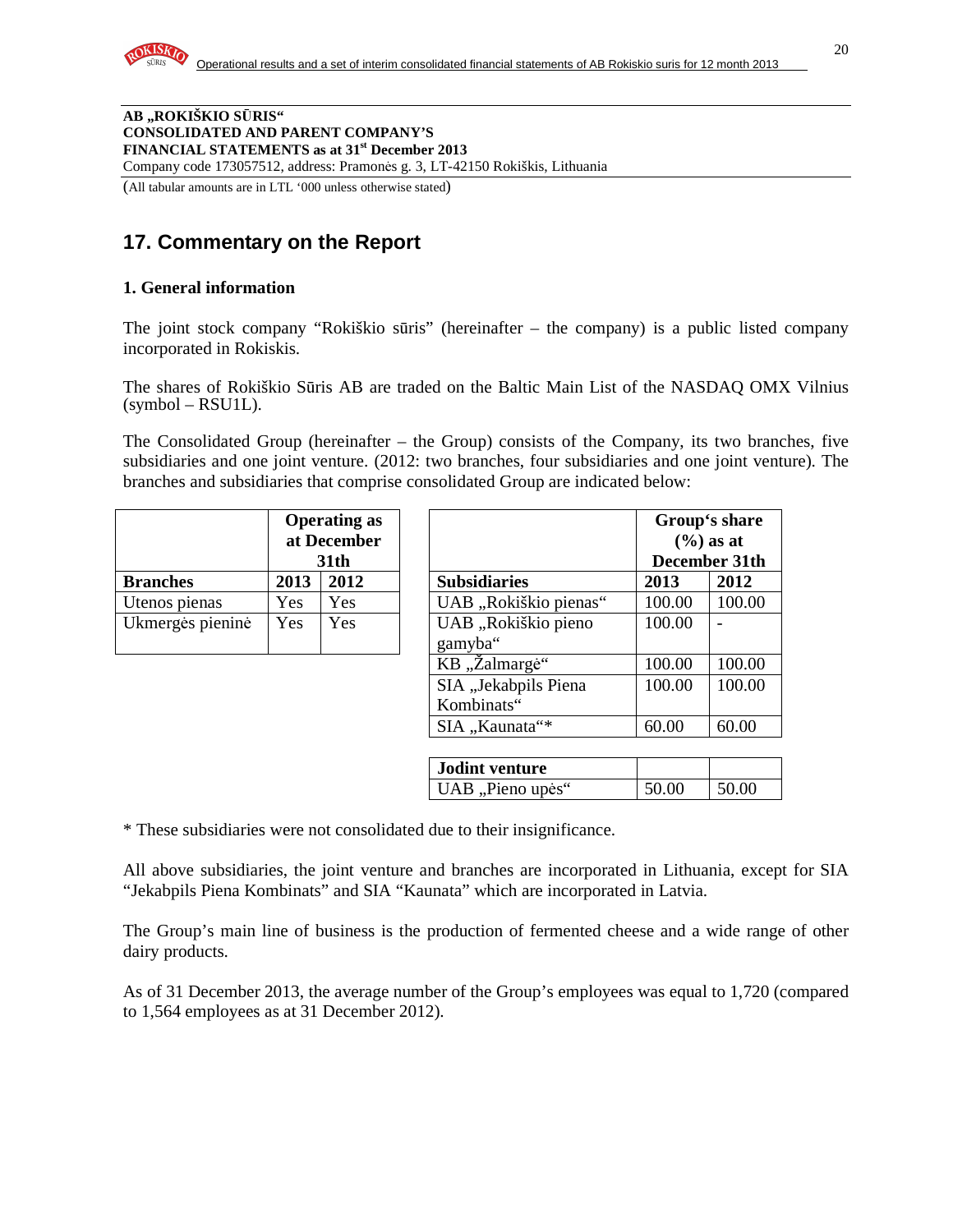### **2. Accounting Principles**

These consolidated financial statements have been prepared according to International Financial Reporting Standards (IFRS) as adopted by the European Union.

The consolidated financial statements have been prepared under the historical cost convention. The principal accounting policies applied in the preparation of these consolidated and parent company's financial statements are set out below. These policies have been consistently applied to all the years present, unless otherwise stated.

The preparation of consolidated and parent company's financial statements in conformity with IFRS requires the use of estimates and assumptions that affect the reported amounts of assets and liabilities and disclosure of contingent assets and liabilities at the date of the financial statements and the reported amounts of revenues and expenses during the reporting period.

Subsidiaries are the entities over which the Group has the power to govern the financial and operating policies generally accompanying a shareholding of more than one half of the voting rights. Subsidiaries are fully consolidated from the date on which control is transferred to the Group. They are de-consolidated from the date that control ceases.

Transactions among the Group's enterprises, residual values and retained transaction earnings between the Group's enterprises are eliminated. Unrealised loss is eliminated too; however, it is considered to be the sign of transfer asset value decrease. The accounting principles of daughter enterprises were changed where necessary in order to ensure their consistency with the accounting principles applied by the Group.

The Group applies a policy of treating transactions with minority interests as transactions with parties external to the Group. Disposals to minority interests result in gains and losses for the Group that are recorded in the statement of comprehensive income.

The group's interests in jointly controlled entities are accounted for by proportionate consolidation. The group combines its share of the joint ventures' individual income and expenses, assets and liabilities and cash flows on a line-by-line basis with similar items in the group's financial statements. The group recognises the portion of gains or losses on the sale of assets by the group to the joint venture that is attributable to the other venturers. The group does not recognise its share of profits or losses from the joint venture that result from the group's purchase of assets from the joint venture until it resells the assets to an independent party. However, a loss on the transaction is recognised immediately if the loss provides evidence of a reduction in the net realisable value of current assets, or an impairment loss.

Items included in the financial statements of the Company and each of the Group's entities are measured using the currency of the primary economic environment in which the entity operates (hereinafter "the functional currency"). The financial statements are presented in Litas (LTL), which is the Company's (and each of the Group entity's) functional and presentation currency.

The value of long-term tangible assets is valued at historical cost less accumulated depreciation. Subsequent costs are included into the asset's carrying amount or recognized as separate assets, as appropriate, only when it is likely that in future the Group will receive economic benefits associated with the item and the cost of the item will be measured accordingly. All other repairs and maintenance expenses are charged to the income statement during the financial period in which they have been incurred.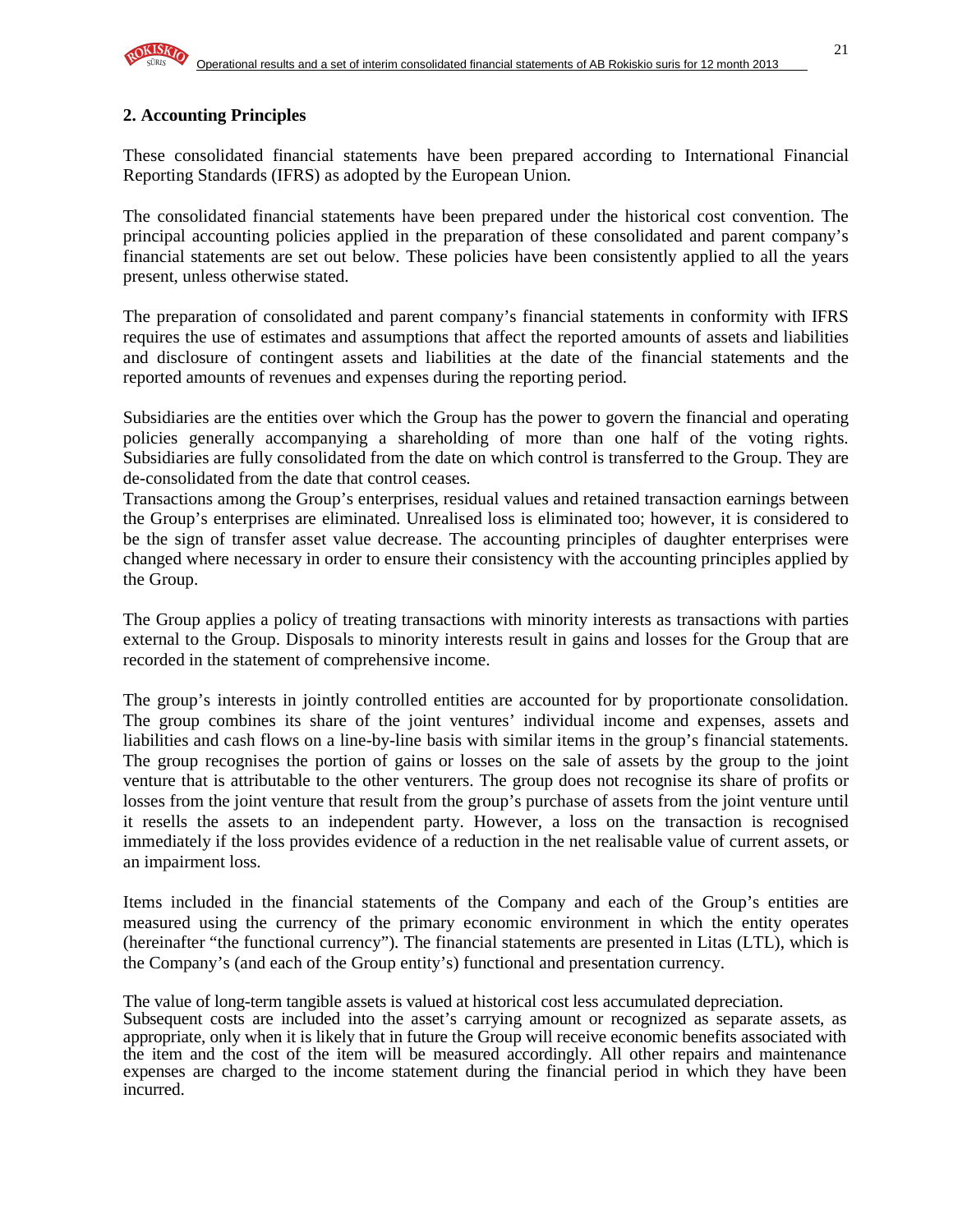Depreciation on property, plant and equipment is calculated using the straight-line method to allocate their cost to their residual values over their estimated useful lives, as follows:

| <b>Buildings</b>  |  |  | $15 - 55$ years                                      |
|-------------------|--|--|------------------------------------------------------|
| Plant & machinery |  |  | $5 - 29$ years                                       |
| Motor vehicles    |  |  | $4 - 10$ years                                       |
|                   |  |  | Equipment and other property, plant and 3 - 20 years |
| equipment         |  |  |                                                      |

The asset residual values and useful lives are reviewed, and adjusted, if appropriate, at each balance sheet date.

The Group's software which is expected to bring the Group material benefit in future, is valued at cost price less accumulated depreciation. Depreciation is calculated using the straight-line method for the estimated useful life from 1 to 5 years.

Loans and receivables are non-derivative financial assets with fixed or determinable payments that are not quoted in an active market. They are included in current assets, except for maturities greater than 12 months after the balance sheet date. These are classified as non-current assets. Loans and receivables are classified as 'trade and other receivables' in the balance sheet.

Inventories are subsequently carried at the lower of cost and net realisable value. Cost is determined by the first-in, first-out (FIFO) method. The cost of finished goods and work in progress comprises raw materials, direct labour, other direct costs and related indirect production overheads, but excludes borrowing costs. Net realisable value is the estimated selling price in the ordinary course of business, less the costs of completion and selling expenses.

Loans granted and amounts receivables are recognised initially at fair value and subsequently measured at amortised cost using the effective interest method, less the amount of impairment loss. A provision for impairment of amounts receivables is established when there is objective evidence that the Group will not be able to collect all amounts due according to the original terms of receivables. The impairment amount is the difference between the asset's carrying amount and the present value of estimated future cash flows, discounted at the original effective interest rate. The amount of the provision is recognised in the statement of comprehensive income within 'general and administrative expenses'. Bad debts are written off during the year in which they are identified as irrecoverable.

Cash and cash equivalents are carried at nominal value. For the purposes of the cash flow statement, cash and cash equivalents comprise cash on hand and at bank and bank overdrafts. Bank overdrafts are included in borrowings in current liabilities on the balance sheet.

Ordinary shares are stated at their par value. Consideration received for the shares sold in excess over their nominal value is shown as share premium. Incremental external costs directly attributable to the issue of new shares are accounted for as a deduction from share premium.

Where the Company or its subsidiaries purchase the Company's equity share capital, the consideration paid including any attributed incremental external costs is deducted from shareholders' equity as treasury shares until they are sold, reissued, or cancelled. No gain or loss is recognised in the statement of comprehensive income on the sale, issuance, or cancellation of treasury shares. Where such shares are subsequently sold or reissued, any consideration received is presented in the consolidated financial statements as a change in shareholders' equity.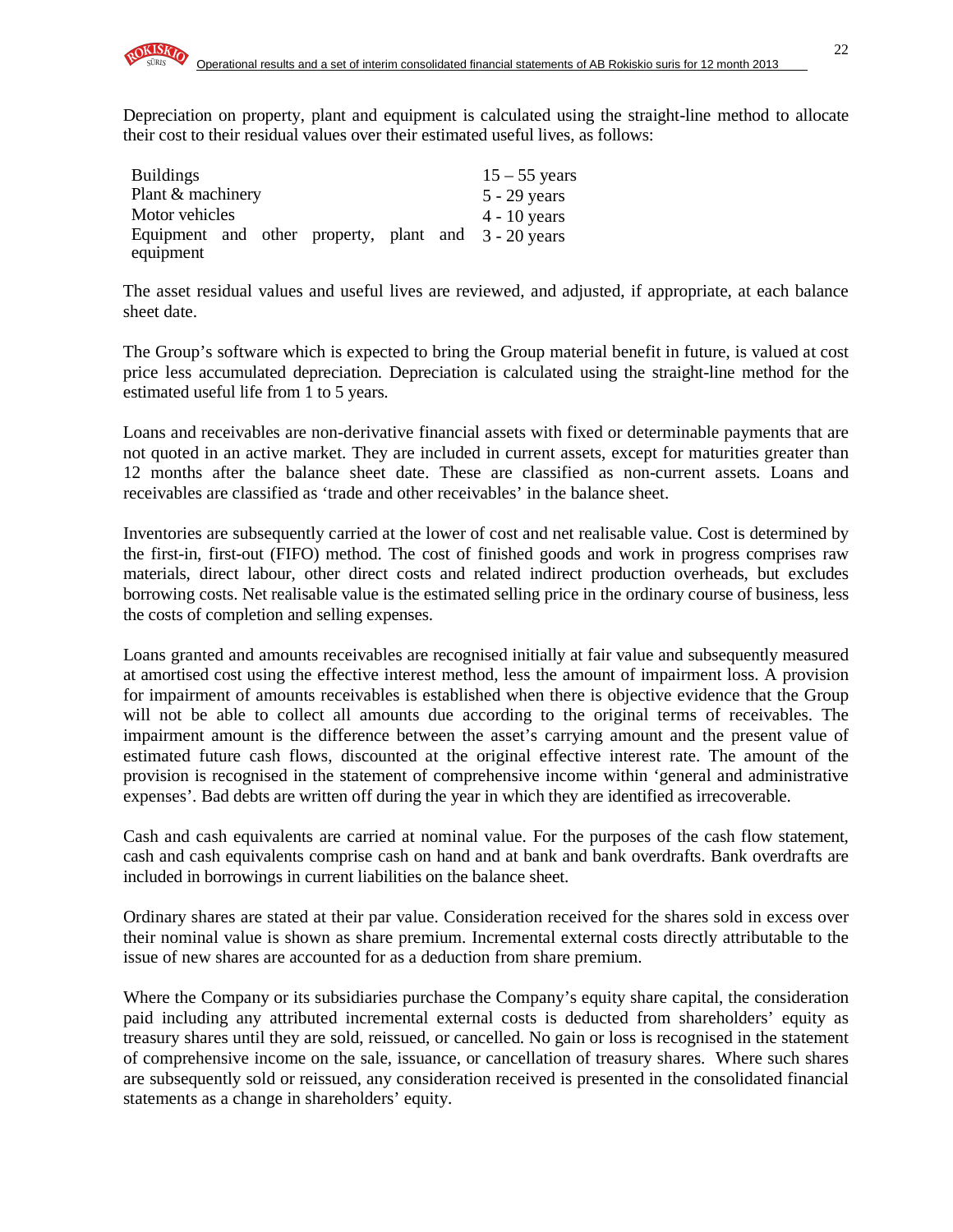Other reserves are established upon the decision of annual general meeting of shareholders on profit appropriation.

Borrowings are recognised initially at fair value, net of transaction costs incurred. Borrowings are subsequently stated at amortised cost. Any difference between the amount at initial recognition and the redemption value is recognised in the statement of comprehensive income over the period of the borrowings using the effective interest method.

Profit is taxable at a rate of 15 per cent (2012: 15 per cent) in accordance with the Lithuanian regulatory legislation on taxation.

The Group pays social security contributions to the state Social Security Fund (the Fund) on behalf of its employees based on the defined contribution plan in accordance with the local legal requirements. Social security contributions are recognised as expenses on an accrual basis and are included in payroll expenses.

Revenue comprises the fair value of the consideration received or receivable for the sale of goods and services in the ordinary course of the Group's activities. Revenue is shown net of value-added tax, returns, rebates and discounts and after eliminated sales within the Group. Revenue from sales of goods is recognised only when all significant risks and benefits arising from ownership of goods is transferred to the customer.

Interest income is recognised on a time-proportion basis using the effective interest method.

Dividend distribution to the Company's shareholders is recognised as a liability in the Group's financial statements in the period in which the dividends are approved by the Company's shareholders.

Basic earnings per share are calculated by dividing net profit attributed to the shareholders from average weighted number of ordinary registered shares in issue, excluding ordinary registered shares purchased by the Company and the Group and held as treasury shares.

Operating segments are reported in a manner consistent with the internal reporting provided to the chief operating decision-maker. The chief operating decision-maker, who is responsible for allocating resources and assessing performance of the operating segments, has been identified as the Board of directors that make strategic decisions.

The Group's management identified the following operating segments within the Group: hard cheese, semi hard cheese, butter, milk, cream, sour cream, sour milk, yogurt, curds, curd cheese and other. These operating segments were aggregated into two main reportable segments, based on similar nature of products, production process, type of customers and method of distribution.

Government grants are recognised at fair value where there is sufficient evidence that the grant will be received and the Group and the Company will comply with all conditions attached.

Export subsidies paid by the Government for each exported tone of products meeting certain requirements are included in sales revenue.

Government grants received to finance acquisition of property, plant and equipment are included in non-current deferred income in the balance sheet. They are recognised as income on a straight-line basis over the useful life of property, plant and equipment concerned.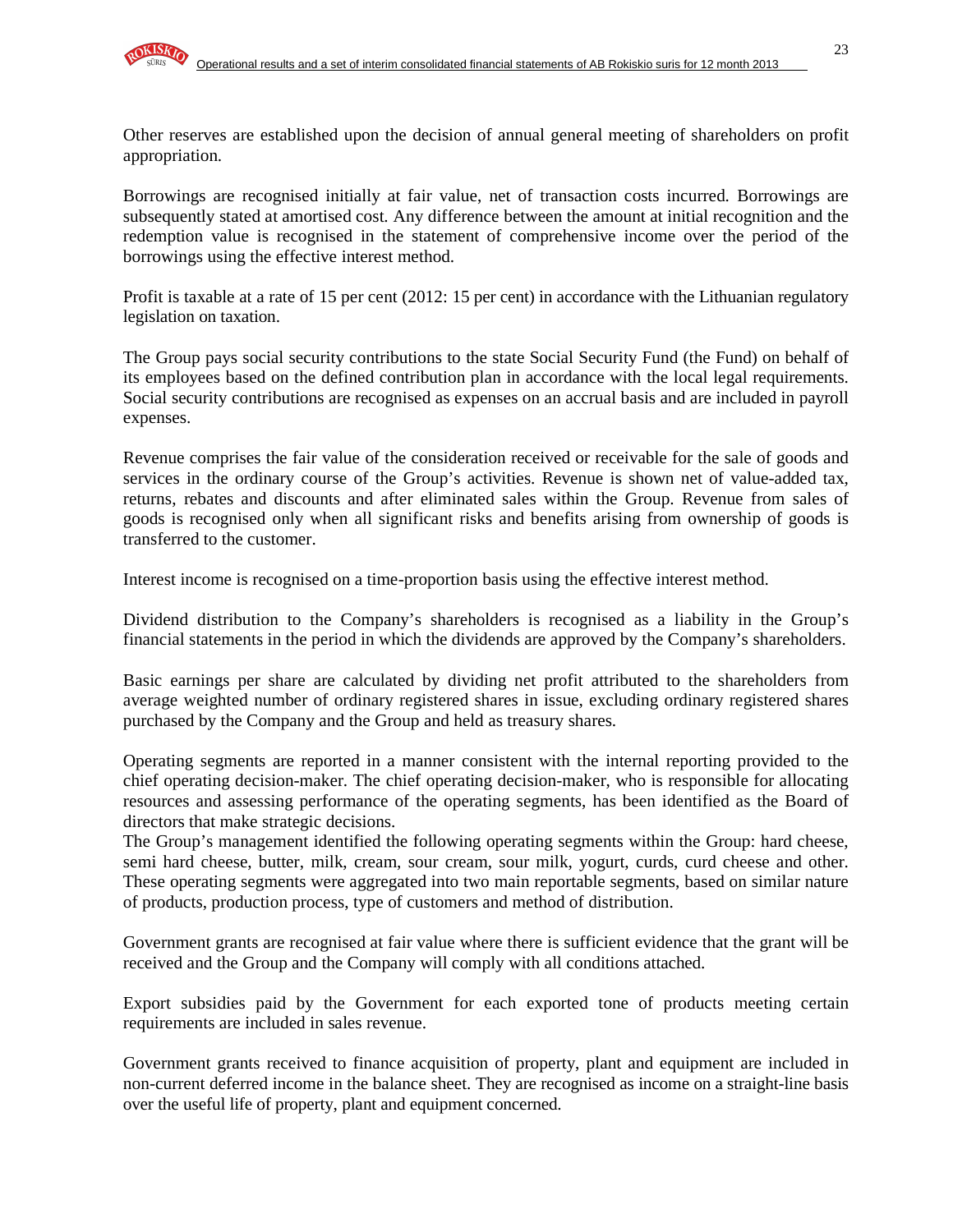Provisions are measured at the present value of expenditures expected to be required to settle the obligation using pre-tax rate that reflects current market assessments of the time value of money and the risks specified to the obligation. The increase in the provision due to passage of time is recognised as interest expense.

Trade payables are recognised initially at fair value and subsequently measured at amortised cost using effective interest method.

With effect from 31 December 2011, the Company and the Group account for property, plant and equipment at revalued amount less accumulated depreciation and impairment loss. Under the newly adopted accounting policy, the revaluation is carried out periodically to ensure that the carrying amount of property, plant and equipment will not differ significantly from the value determined with reference to the fair value at the end of the reporting period. In 2011, the valuation of property, plant and equipment was carried out by Vadasa UAB using the comparative market price method. The Company's management believes the values of property, plant and equipment adjusted under these methods as of 31 December 2011 approximated the fair value. No revaluation of property, plant and equipment was conducted in 2012.

#### **3. Information on segments**

#### *Business segments and the segments presented by the financial statements*

The Group's top management indicated the following business segments of the Group: hard cheese, semi hard cheese, butter, milk, cream, sour cream, sour milk, yogurt, curds, fresh cheese etc. The segments were coupled into two main segments presented by the financial statements based on alike production procedure, customer group and distribution channels.

The Group's main business segments:

- Fresh dairy products
- Cheese and other dairy products.

Other operations of the Group comprise of raw milk collection. Transactions between the business segments are on normal commercial terms and conditions.

#### *Geographic segments*

Analysis of the Group's income from sales according to markets is as follows:

|                                        | 2013 12 31 | 2012 12 31 |
|----------------------------------------|------------|------------|
| Lithuania                              | 247 947    | 241 387    |
| <b>Countries of EU</b>                 | 445 011    | 400 368    |
| <b>Other (including USA and Japan)</b> | 168 397    | 154 652    |
| <b>Total</b>                           | 861 355    | 796 407    |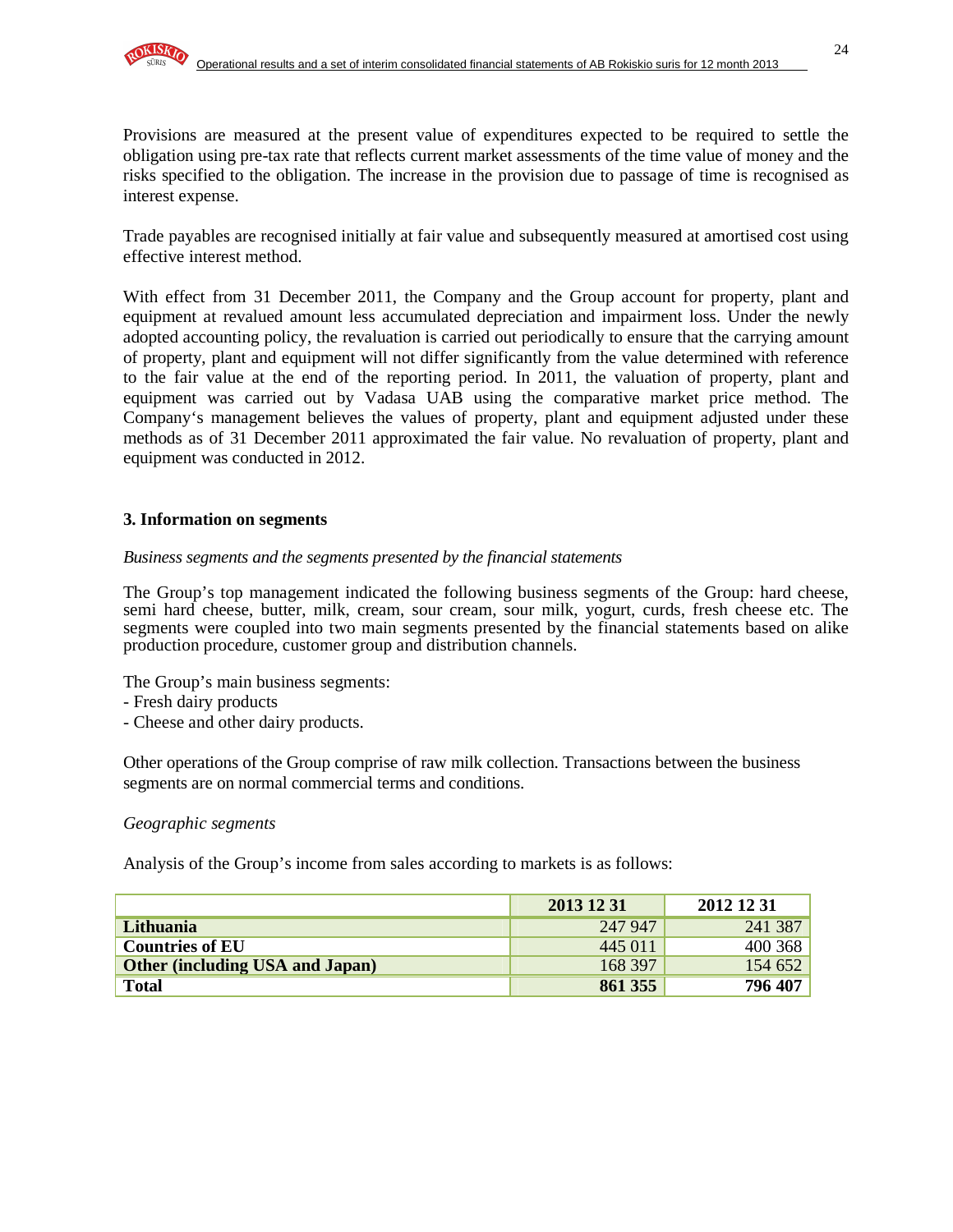Income analysis according to groups:

|                          | 2013 12 31 | 2012 12 31 |
|--------------------------|------------|------------|
| <b>Product Sales</b>     | 858 986    | 794 722    |
| <b>Provided services</b> | 2 3 6 9    | 1 685      |
| <b>Total</b>             | 861 355    | 796 407    |

#### **4. Long-term tangible assets**

In the income statement the depreciation charge of long-term tangible assets is reported in the following entries: selling and marketing expenses, general and administrative expenses and cost of sales, as well as in production in progress and ready production entries.

Software and intangible asset depreciation charge are accounted in the entry of general and administrative expenses.

#### **5. Other receivables**

As at 31 December 2013, the Group's receivables were made of:

|                                      | 2013 12 31 | 2012 12 31 |
|--------------------------------------|------------|------------|
| Long-term loans granted to farmers   | 2 3 6 1    | 5 602      |
| Long-term loans granted to employees | 958        | 1 1 2 2    |
| Investments                          | 552        | 552        |
| Loans to other companies             | 33 549     | 24 7 5 6   |
| Other                                | 2 7 1 7    | 5 6 9 4    |
| <b>Total</b>                         | 40 137     | 37 726     |

The repayment terms of loans granted to farmers vary from 2 months to 10 years, whereas the annual interest rate varies from 0 to 10 per cent.

The repayment terms of loans granted to employees vary from 1 to 22 years, whereas the interest rate for them is not calculated. The company's managing bodies believe that the balance sheet values of long-term receivables are their fair values.

#### **6. Inventories**

As at 31 December 2013, the Group's inventories were made of:

|                        | 2013 12 31 | 2012 12 31 |
|------------------------|------------|------------|
| Raw material           | 8 3 6 2    | 7810       |
| Production in progress | 22 079     | 21 7 13    |
| Ready production       | 94 916     | 62 110     |
| Other inventories      | 3 1 7 9    | 3 2 3 8    |
| <b>Total</b>           | 128 536    | 94 871     |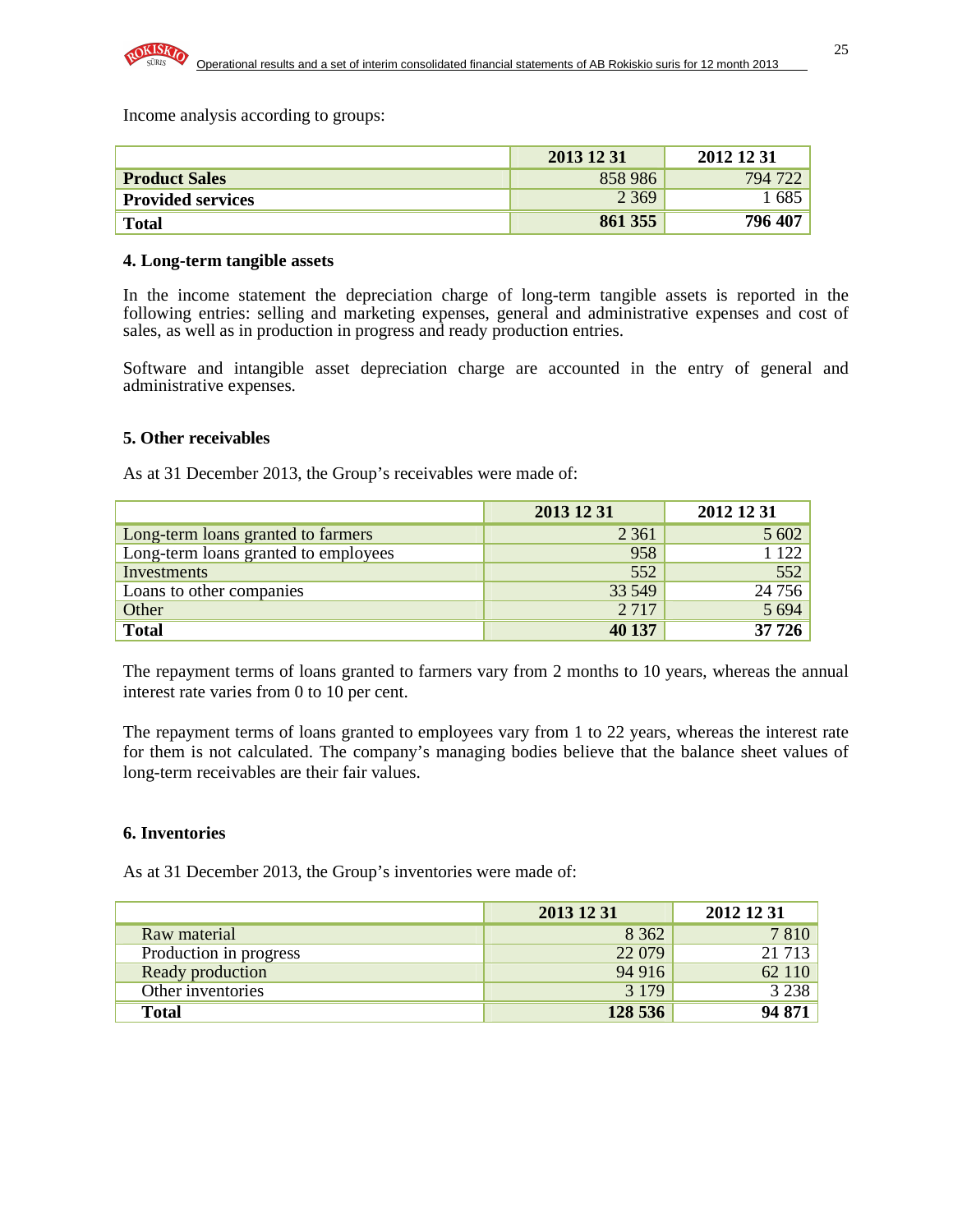### **7. Selling and Other Receivables**

As at 31 December 2013, the Group's selling and other receivables were made of:

|                                             | 2013 12 31 | 2012 12 31 |
|---------------------------------------------|------------|------------|
| <b>Selling receivables</b>                  | 120 466    | 113 192    |
| VAT receivable                              | 7936       | 6 1 9 8    |
| Other receivables                           | 5 7 3 6    | 5 704      |
| Advance payments and future period expenses | 2 8 3 4    | 1652       |
| <b>Total</b>                                | 136 972    | 126 746    |

#### **8. Cash and cash equivalents**

The money equivalents in Balance sheet and Cash Flow Statement are made of the following:

|                                        | 2013 12 31 | 2012 12 31 |
|----------------------------------------|------------|------------|
| Money in bank and cash-in-hand (Group) | 21 4 7 6   | 5 9 8 7    |
| <b>Current deposits</b>                |            |            |
| <b>Total</b>                           | 21 5 27    | 6 029      |

#### **9. Financial ratios**

The Group's financial ratios:

|                                         | 2013 12 31 | 2012 12 31 | 2011 12 31 |
|-----------------------------------------|------------|------------|------------|
| <b>Revenue (LTL thousand)</b>           | 861 355    | 796 407    | 688 025    |
| <b>EBITDA (LTL thousand)</b>            | 71 952     | 70 883     | 58 770     |
| <b>EBITDA</b> margin $(\% )$            | 8.35       | 8,90       | 8,54       |
| <b>Operations profit (LTL thousand)</b> | 36 214     | 35 971     | 35 141     |
| Margin of operations profit $(\% )$     | 4,20       | 4,52       | 5,11       |
| <b>Profit per share (LTL)</b>           | 0,93       | 0,84       | 0,78       |
| <b>Number of shares (units)</b>         | 35 867 970 | 35 867 970 | 35 867 970 |

#### **10. Information on the audit**

The audit according to the International Accounting Standards will be made for the full year 2013 by audit company UAB "PricewaterhouseCoopers".

#### **11. Up-to-date information on material events and transactions**

On 25 February 2013, amendment to the credit agreement was signed with the bank in relation to the extension of the repayment term of overdraft (LTL 2m) until 31 January 2014, and the extension of the repayment term of credit limit (EUR 18m) until 15 February 2014. The total credit limit is LTL 64,150 thousand, with no repricing of interest rates.